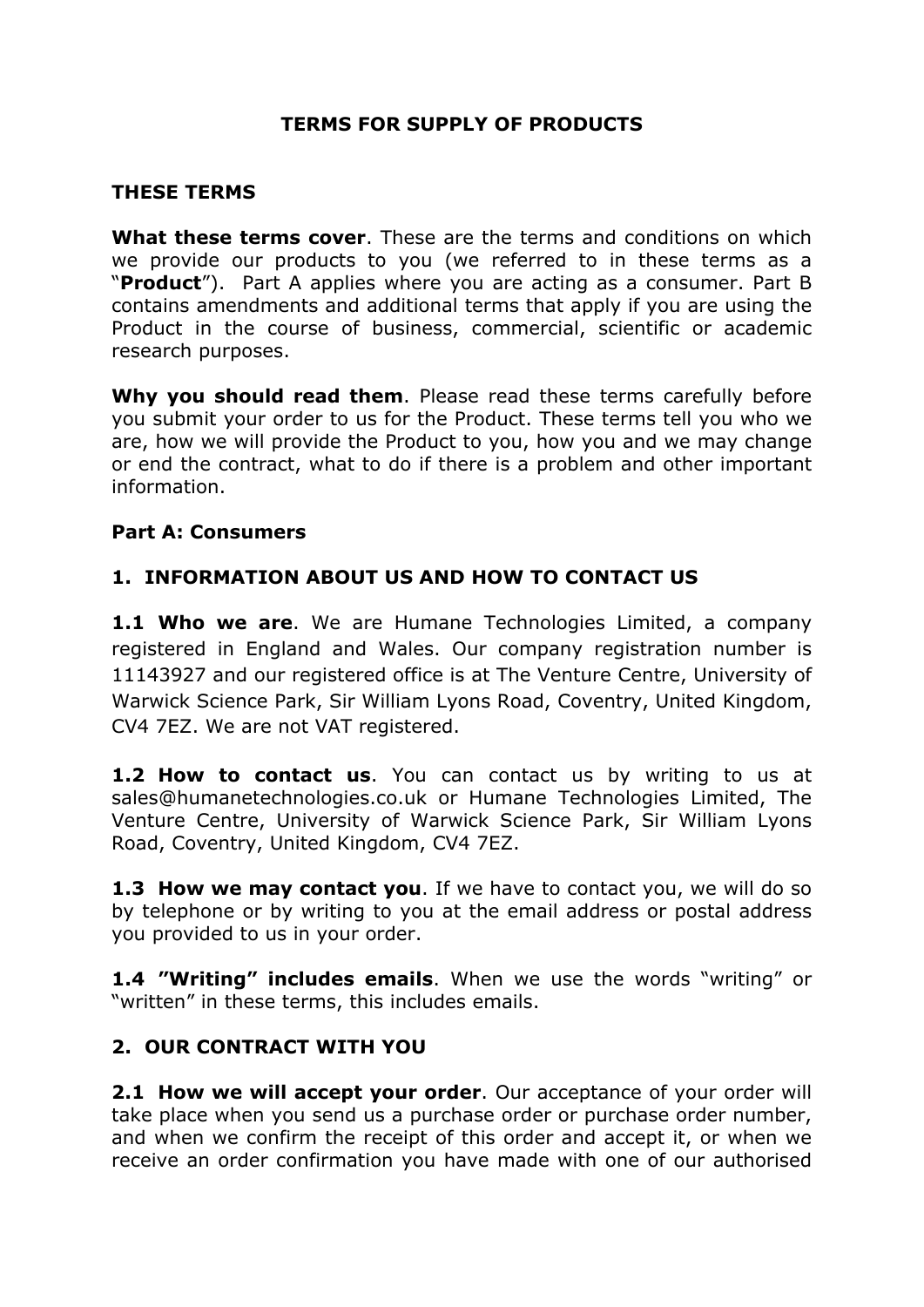third-party vendors, at which point a contract will come into existence between you and us.

**2.2 If we cannot accept your order**. If we are unable to accept your order, we will inform you of this and will not charge you for the Product. This might be because the Product is out of stock, because of unexpected limits on our resources which we could not reasonably plan for, because we have identified an error in the price or description of the Product, or because we are unable to meet a delivery deadline you have specified.

**2.3 Your order number**. We will assign an order number to your order and tell you what it is when we accept your order. It will help us if you can tell us the order number whenever you contact us about your order.

**2.4 Customers outside the UK**. We reserve the right not to accept orders from outside the UK, if you are based outside the UK and we do accept your order then nothing in these terms will affect your consumer rights applicable in your country to the extent that they cannot be limited or excluded by these terms.

## **3. OUR PRODUCTS**

**3.1 Product specification**. The description, specification and use requirements of the product is set out in its dedicated manual, on our website (https://humanetechnologies.co.uk) or that of our third party vendors with whom you placed your order ("the Website"). Subject to the Clauses below, the Product will be in accordance with that description and specification at the time you made your order. The description, specification and use requirements of the product might change from time to time, in which case we will contact you and inform of such changes.

**3.2 Products may vary slightly from their description**. The images of the products on the Website are for illustrative purposes only. Although we have made every effort to display the Product accurately, your Product may vary slightly from those images.

**3.3 Product packaging may vary**. The packaging of the Product may vary from that shown in images on the Website.

## **4. YOUR RIGHTS TO MAKE CHANGES**

If you wish to make a change to the Product you have ordered please contact us. We will let you know if the change is possible. If it is possible, we will let you know about any changes to the price of the Product, the timing of supply or anything else which would be necessary as a result of your requested change and ask you to confirm whether you wish to go ahead with the change. If we cannot make the change or the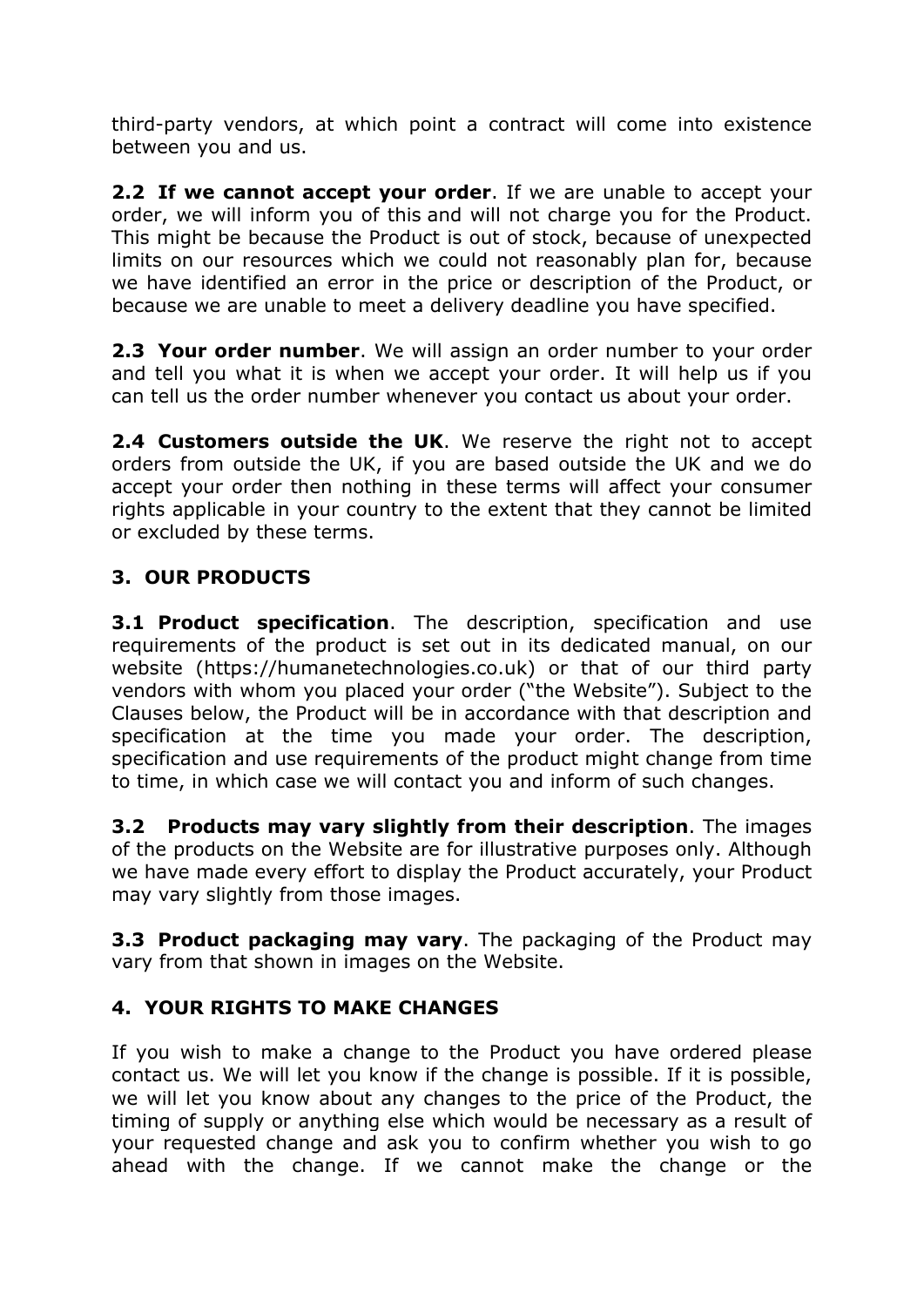consequences of making the change are unacceptable to you, you may want to end the contract (see Clause 7- Your rights to end the contract).

## **5. OUR RIGHTS TO MAKE CHANGES**

**5.1 Minor changes to the Products**. We may change the Product: **(a)** to reflect changes in relevant laws and regulatory requirements; and

**(b)** to implement minor technical adjustments and improvements. These changes will not affect your use of the product.

**(c)** other updates to the Product provided that the Product shall always match the description of it that we provided to you before you bought it.

These changes, if they affect the description, specification and use requirements of the product, will be communicated to you by us by contacting you.

## **6. PROVIDING THE PRODUCTS**

**6.1 Delivery costs.** The costs of delivery will be as displayed to you on the Website or on the sales quotation we have sent you.

**6.2 When we will provide the products.** We will deliver the Product to you as soon as reasonably possible and in any event within the number of days stated in our sales quotation we have sent you or stated on the Website where you placed your order, after the day on which we accept your order.

**6.3 We are not responsible for delays outside our control**. If our supply of the Product is delayed by an event outside our control then we will contact you as soon as possible to let you know and we will take steps to minimise the effect of the delay. We will not be liable for delays caused by the event.

**6.4 Collection.** We do not allow the collection of goods from our premises.

**6.5 If you are not at your delivery address when the product is delivered.** If no one is available at your address to take delivery and the products cannot be posted through your letterbox, our delivery partner will leave you a note informing you of how to rearrange delivery or collect the products from a local depot.

**6.6 If you do not re-arrange delivery.** If you do not collect the products from our delivery partner as arranged or if, after a failed delivery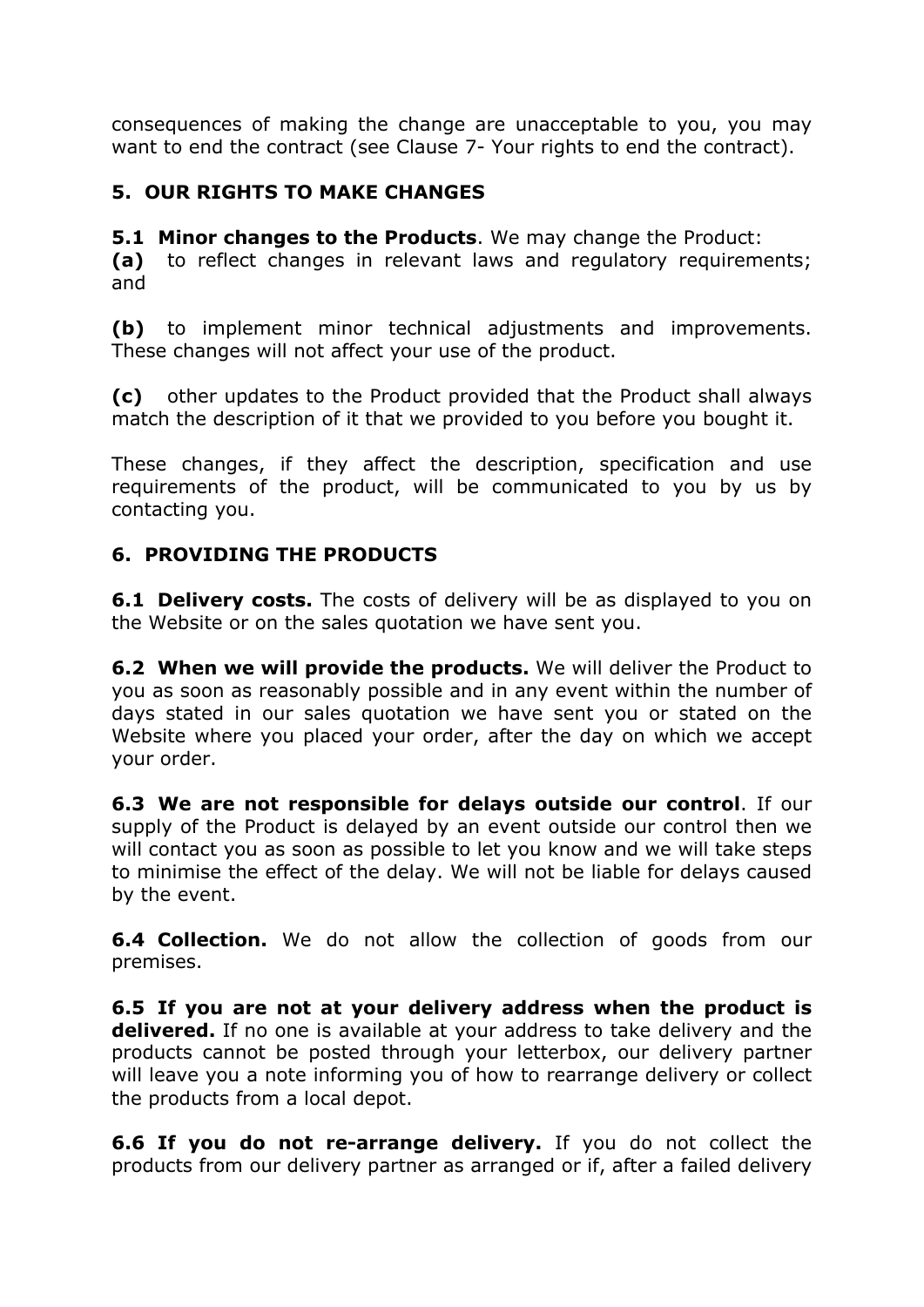to you, you do not re-arrange delivery or collect them from a delivery depot our delivery partner will contact you for further instructions and may charge you for storage costs and any further delivery costs. If, despite our reasonable efforts, our delivery partner is unable to contact you or re-arrange delivery or collection we may end the contract and Clause 9.2 will apply.

**6.7 Your legal rights if we deliver goods late.** You have legal rights if we deliver any goods late. If we miss the delivery deadline for any goods then you may treat the contract as at an end straight away if any of the following apply:

(a) we have refused to deliver the goods;

(b) delivery within the delivery deadline was essential (taking into account all the relevant circumstances); or

(c) you told us before we accepted your order that delivery within the delivery deadline was essential.

**6.8 Setting a new deadline for delivery.** If you do not wish to treat the contract as at an end straight away, or do not have the right to do so under Clause 6.7, you can give us a new deadline for delivery, which must be reasonable, and you can treat the contract as at an end if we do not meet the new deadline.

**6.9 Ending the contract for late delivery.** If you do choose to treat the contract as at an end for late delivery under Clause 6.7 or Clause 6.8, you can cancel your order for any of the goods or reject goods that have been delivered. If you wish, you can reject or cancel the order for some of those goods (not all of them), unless splitting them up would significantly reduce their value. After that we will refund any sums you have paid to us for the cancelled goods and their delivery. If the goods have been delivered to you, you must either return them in person to where you bought them, post them back to us or (if they are not suitable for posting) allow us to collect them from you. We will pay the costs of postage or collection. Please email us at sales@humanetechnologies.co.uk for a return label or to arrange collection.

**6.10 When you become responsible for the goods.** The Product will be your responsibility from the time we (or our delivery partner) deliver the Product to the address you gave us.

**6.11 When you own goods.** You shall take legal ownership of the Product once we have received payment in full.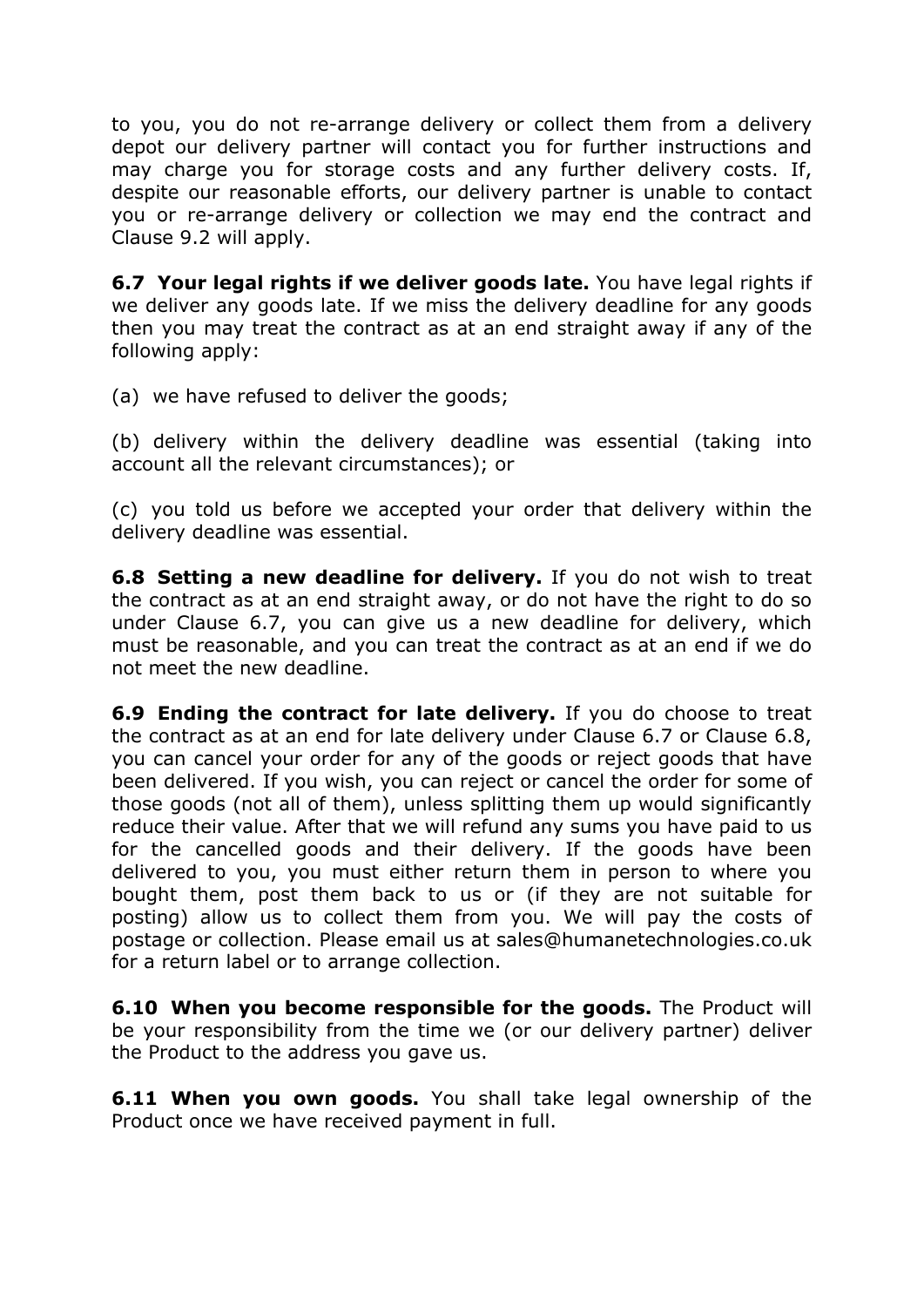**6.12 Ordering through third party vendors.** Where you have ordered the Product through a third party vendor (such as Amazon or a distributor) then their delivery terms will apply to your order and where they are different to the terms set out above the third party terms shall take priority over Clauses 6.1 – 6.6.

## **7. YOUR RIGHTS TO END THE CONTRACT**

**7.1 You can always end your contract with us.** Your rights when you end the contract will depend on what you have bought, whether there is anything wrong with it, how we are performing and when you decide to end the contract:

(a) If what you have bought is faulty or misdescribed you may have a legal right to end the contract (or to get the Product repaired or replaced or to get some or all of your money back), see Clause 10;

(b) If you want to end the contract because of something we have done or have told you we are going to do, see Clause 7.2;

(c) If you have just changed your mind about the product, see Clause 7.3. You may be able to get a refund if you are within the 14-day coolingoff period referred to in Clause 7.3, but this may be subject to deductions and you will have to pay the costs of return of any Products;

(d) In all other cases (if we are not at fault and there is no right to change your mind), see Clause 7.4.

**7.2 Ending the contract because of something we have done or are going to do.** If you are ending a contract for a reason set out at (a) to (e) below the contract will end immediately and we will refund you in full for any Products which have not been provided and you may also be entitled to compensation. The reasons are:

(a) we have told you about an upcoming change to the Product or these terms which you do not agree to;

(b) we have told you about an error in the price or description of the Product you have ordered and you do not wish to proceed;

(c) there is a risk that supply of the Products may be significantly delayed because of events outside our control;

(d) we have suspended supply of the Products for technical reasons, or notify you we are going to suspend them for technical reasons, in each case for a period of more than 30 days; or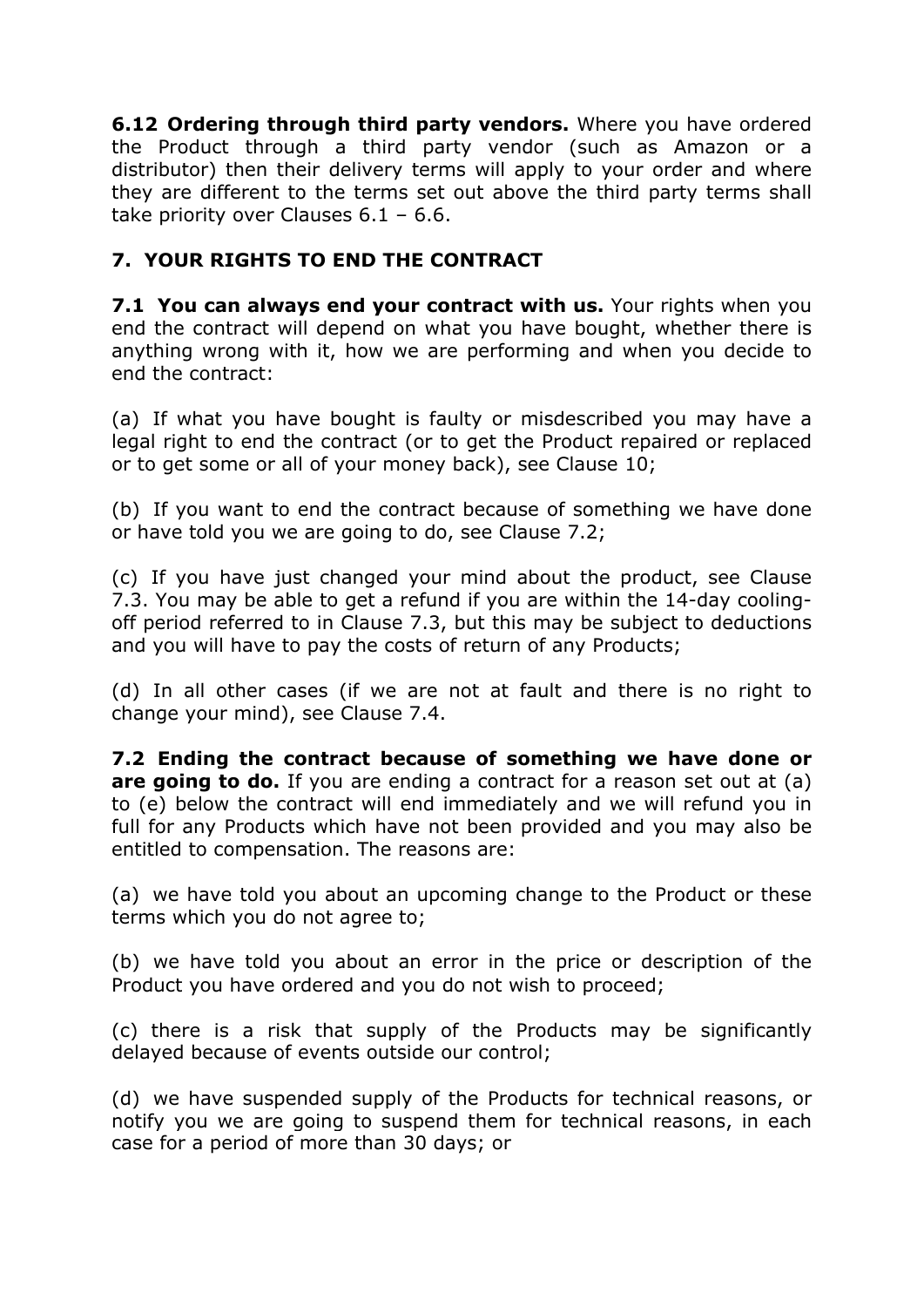(e) you have a legal right to end the contract because of something we have done wrong (including because we have delivered late (see Clause 6.7).

**7.3 Exercising your right to change your mind (Consumer Contracts Regulations 2013).** You have a legal right to change your mind within 14 days and receive a refund. These rights, under the Consumer Contracts Regulations 2013, are explained in more detail in these terms.

**7.4 Ending the contract where we are not at fault and there is no right to change your mind.** Even if we are not at fault and you do not have a right to change your mind (see Clause 7.1), you can still end the contract before it is completed, but you may have to pay us compensation. The contract for the Product is completed when the Product is delivered and paid for. If you want to end a contract before it is completed where we are not at fault and you have not changed your mind, just contact us to let us know. The contract will end immediately and we will refund any sums paid by you for products not provided but we may deduct from that refund (or, if you have not made an advance payment, charge you) reasonable compensation for the net costs we will incur as a result of your ending the contract.

## **8. HOW TO END THE CONTRACT WITH US**

**8.1 Tell us you want to end the contract**. To end the contract with us, please let us know by doing one of the following:

- **(a) Phone or email**. Email us at sales@humanetechnologies.co.uk.
- **(b) Online**. Complete the contact form on our website.
- **(c) By post**. Write to us at the above address.

**8.2 Returning products after ending the contract.** If you end the contract for any reason after the Product has been dispatched to you or you have received it, you must return it to us. You must either return the goods in person to where you bought them, post them back to us at Humane Technologies Limited, The Venture Centre, University of Warwick Science Park, Sir William Lyons Road, Coventry, United Kingdom, CV4 7EZ. Please email us at sales@humanetechnologies.co.uk for a return label or to arrange collection. If you are exercising your right to change your mind you must send off the goods within 14 days of telling us you wish to end the contract.

**8.3 When we will pay the costs of return.** We will pay the costs of return: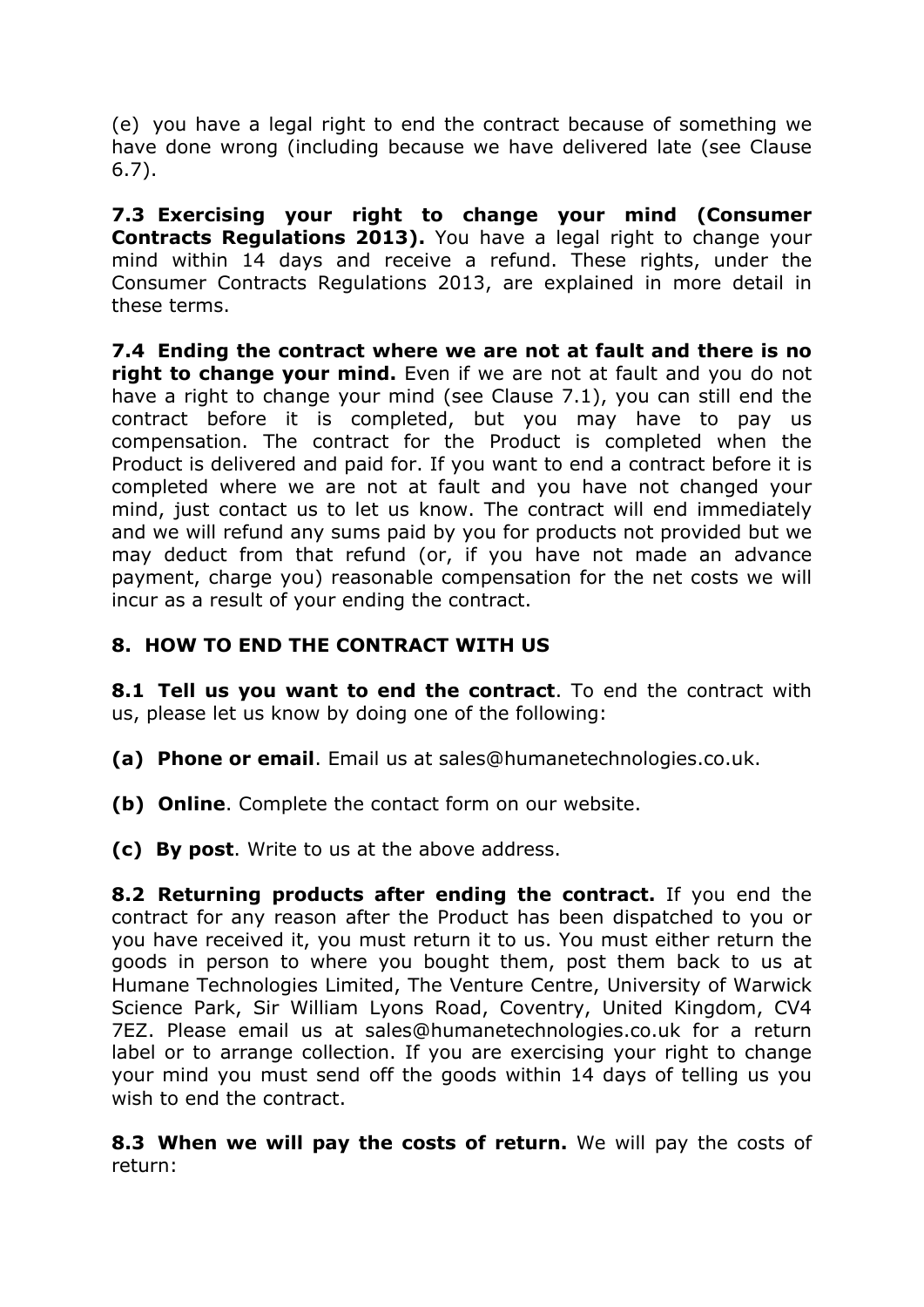(a) if the products are faulty or misdescribed;

(b) if you are ending the contract because we have told you of an upcoming change to the product or these terms, an error in pricing or description, a delay in delivery due to events outside our control or because you have a legal right to do so as a result of something we have done wrong; or

(c) if you are exercising your right to change your mind.

In all other circumstances (including where you are exercising your right to change your mind) you must pay the costs of return.

**8.4 What we charge for collection.** If you are responsible for the costs of return and we are collecting the Product from you, we will charge you the direct cost to us of collection. The costs of collection will be the same as our charges for standard delivery.

**8.5 How we will refund you.** We will refund you the price you paid for the Products including delivery costs, by the method you used for payment. However, we may make deductions from the price, as described below.

**8.6 Deductions from refunds if you are exercising your right to change your mind.** If you are exercising your right to change your mind:

(a) We may reduce your refund of the price (excluding delivery costs) to reflect any reduction in the value of the goods, if this has been caused by your handling them in a way which would not be permitted in a shop. If we refund you the price paid before we are able to inspect the goods and later discover you have handled them in an unacceptable way, you must pay us an appropriate amount.

(b) The maximum refund for delivery costs will be the costs of delivery by the least expensive delivery method we offer. For example, if we offer delivery of a product within 3-5 days at one cost but you choose to have the product delivered within 24 hours at a higher cost, then we will only refund what you would have paid for the cheaper delivery option.

**8.7 When your refund will be made.** We will make any refunds due to you as soon as possible. If you are exercising your right to change your mind then your refund will be made within 14 days from the day on which we receive the Product back from you or, if earlier, the day on which you provide us with evidence that you have sent the Product back to us. For information about how to return a product to us, see Clause 8.2.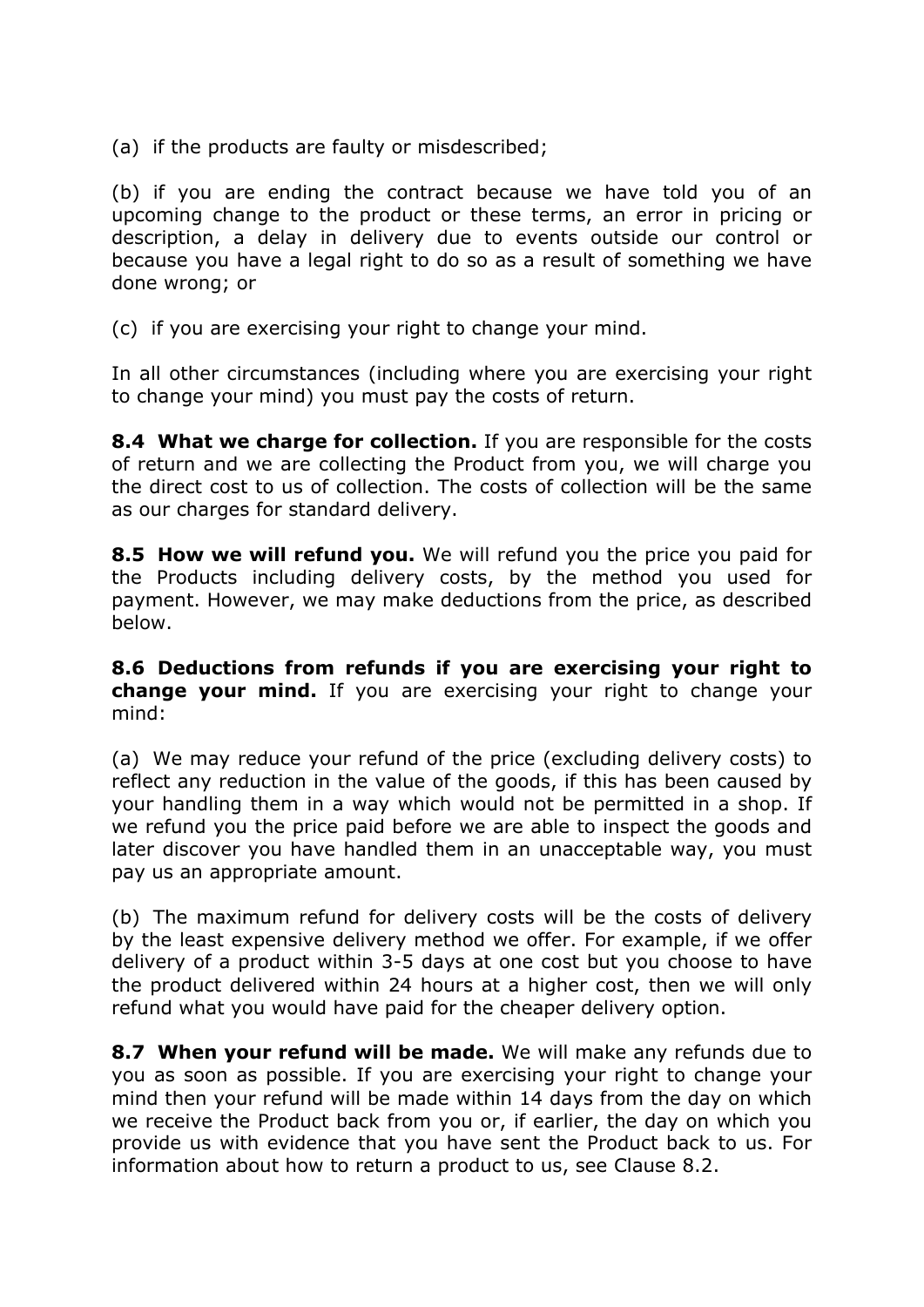## **9. OUR RIGHTS TO END THE CONTRACT**

**9.1 We may end the contract if you break it**. We may end the contract for a product at any time by writing to you if:

**(a)** you do not make any payment to us when it is due and you still do not make payment within 14 days of us reminding you that payment is due;

**(b)** you do not, within a reasonable time of us asking for it, provide us with information that is necessary for us to provide the products;

**(c)** you do not, within a reasonable time, allow us to deliver the Products; or

**9.2 You must compensate us if you break the contract**. If we end the contract in the situations set out in Clause 9.1 we will refund any money you have paid in advance for products we have not provided but we may deduct or charge you reasonable compensation for the net costs we will incur as a result of your breaking the contract.

## **10. IF THERE IS A PROBLEM WITH THE PRODUCT**

**10.1 How to tell us about problems**. If you have any questions or complaints about the product, please contact us. You can write to us at sales@humanetechnologies.co.uk or Humane Technologies Limited The Venture Centre, University of Warwick Science Park, Sir William Lyons Road, Coventry, United Kingdom, CV4 7EZ.

**10.2 Summary of your legal rights.** We are under a legal duty to supply products that are in conformity with this contract. See the box below for a summary of your key legal rights in relation to the Product. Nothing in these terms will affect your legal rights.

## **Summary of your key legal rights**

This is a summary of your key legal rights. These are subject to certain exceptions. For detailed information please visit the Citizens Advice website www.adviceguide.org.uk or call 03454 04 05 06.

The Consumer Rights Act 2015 says goods must be as described, fit for purpose and of satisfactory quality. During the expected lifespan of your Product your legal rights entitle you to the following:

a) Up to 30 days: if your goods are faulty, then you can get an immediate refund.

b) Up to six months: if your goods can't be repaired or replaced, then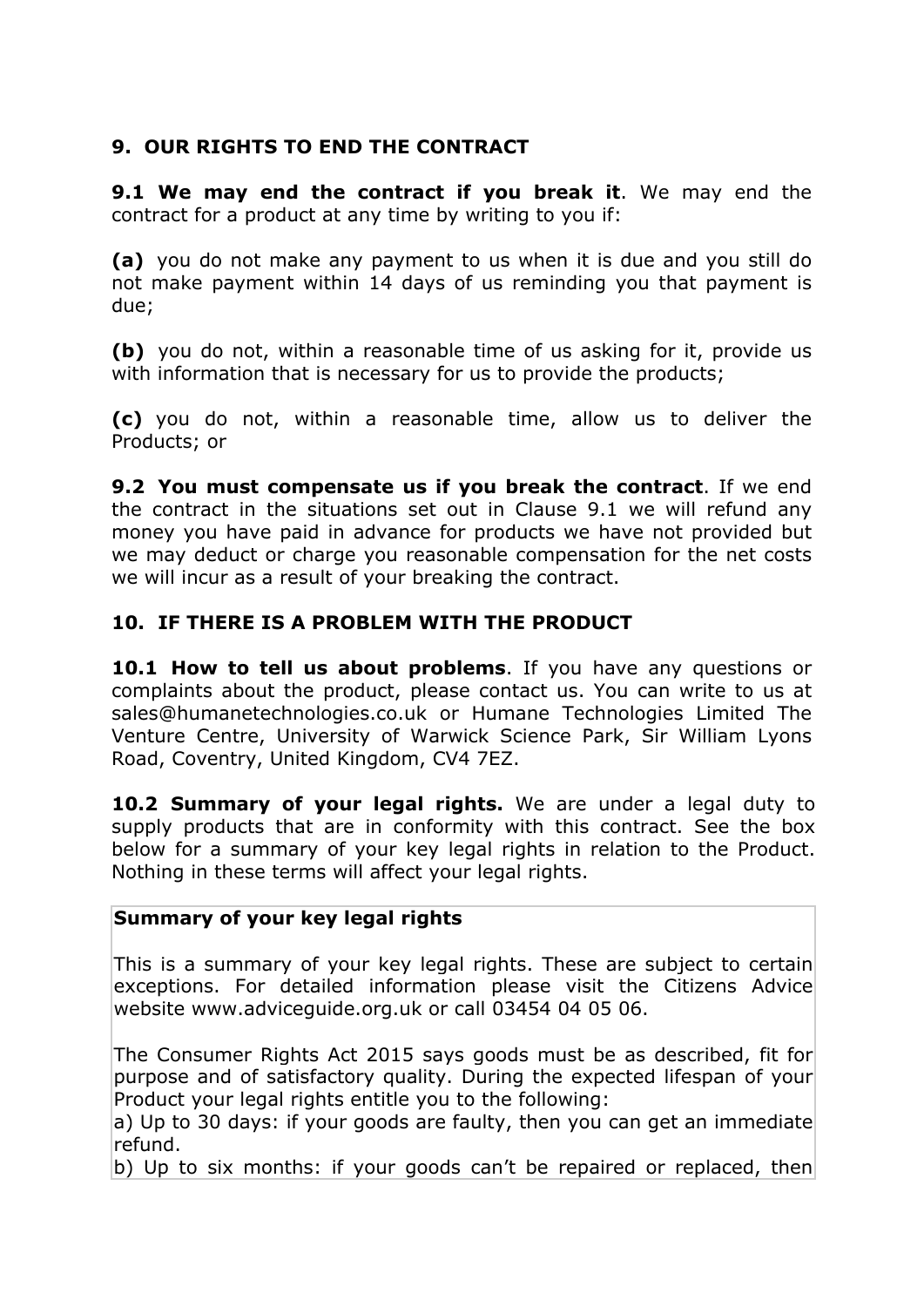you're entitled to a full refund, in most cases. c) Up to six years: if your goods do not last a reasonable length of time you may be entitled to some money back. See also Clause 7.3.

**10.3 Your obligation to return rejected products.** If you wish to exercise your legal rights to reject the Product you must either return it in person to where you bought it, post it back to us or (if not suitable for posting) allow us to collect it from you. We will pay the costs of postage or collection. Please email us at sales@humanetechnologies.co.uk for a return label or to arrange collection.

## **11. PRICE AND PAYMENT**

**11.1 Where to find the price for the Product**. The price of the Product (which includes VAT) will be the price indicated on the order pages when you placed your order or on the sales quotation we have sent you. We take all reasonable care to ensure that the price of the product advised to you is correct. However please see Clause 11.3 for what happens if we discover an error in the price of the product you order.

**11.2 We will pass on changes in the rate of VAT**. If the rate of VAT changes between your order date and the date we supply the product, we will adjust the rate of VAT that you pay (if applicable), unless you have already paid for the product in full before the change in the rate of VAT takes effect.

**11.3 What happens if we got the price wrong**. It is always possible that, despite our efforts, some of the products we sell may be incorrectly priced. We will normally check prices before accepting your order so that, where the Product's correct price at your order date is less than our stated price at your order date, we will charge the lower amount. If the Product's correct price at your order date is higher than the price stated to you, we will contact you for your instructions before we accept your order. If we accept and process your order where a pricing error is obvious and unmistakeable and could reasonably have been recognised by you as a mispricing, we may end the contract, refund you any sums you have paid and require the return of any goods provided to you.

**11.4 When you must pay and how you must pay**. Where you have ordered through a third party vendor you must pay that vendor at the time of order in accordance with their terms and procedures. Where you order directly from us, we accept payment via bank transfer or with credit and debit cards and other forms of payment listed on our order pages or on the sales quotation we have sent you. You must pay for the Product by the date listed on the sales quotation we have sent you. We will not charge your credit or debit card until we dispatch the Product to you.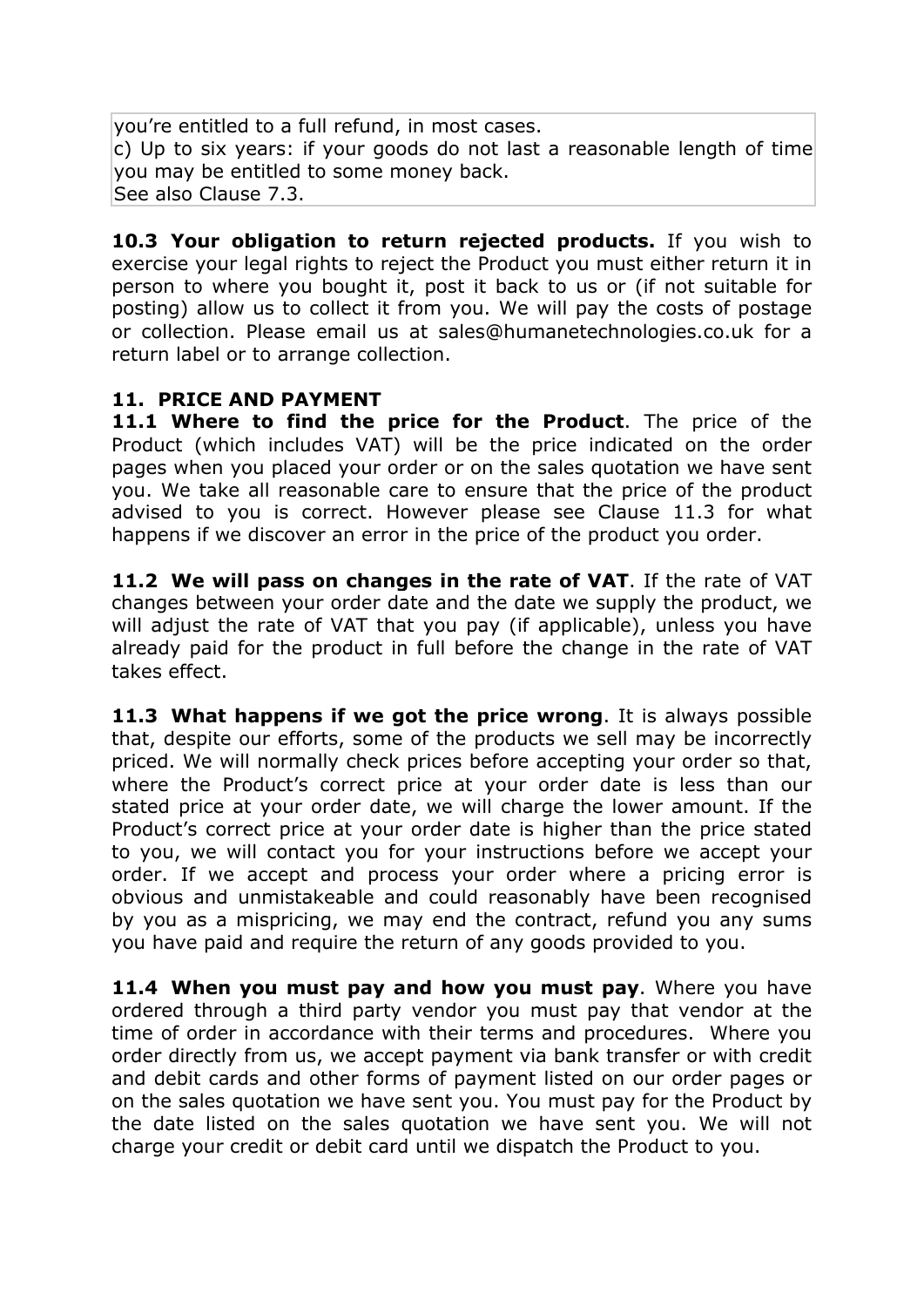**11.5 We can charge interest if you pay late**. If you do not make any payment to us by the due date we may charge interest to you on the overdue amount at the rate of 2% a year above the base lending rate of Barclays Bank Plc from time to time. This interest shall accrue on a daily basis from the due date until the date of actual payment of the overdue amount, whether before or after judgment. You must pay us interest together with any overdue amount.

**11.6 What to do if you think an invoice is wrong**. If you think an invoice is wrong please contact us promptly to let us know. You will not have to pay any interest until the dispute is resolved. Once the dispute is resolved we will charge you interest on correctly invoiced sums from the original due date.

### **12. OUR RESPONSIBILITY FOR LOSS OR DAMAGE SUFFERED BY YOU**

**12.1 We are responsible to you for foreseeable loss and damage caused by us.** If we fail to comply with these terms, we are responsible for loss or damage you suffer that is a foreseeable result of our breaking this contract or our failing to use reasonable care and skill, but we are not responsible for any loss or damage that is not foreseeable. Loss or damage is foreseeable if either it is obvious that it will happen or if, at the time the contract was made, both we and you knew it might happen, for example, if you discussed it with us during the sales process.

**12.2 We do not exclude or limit in any way our liability to you where it would be unlawful to do so.** This includes liability for death or personal injury caused by our negligence or the negligence of our employees, agents or subcontractors; for fraud or fraudulent misrepresentation; for breach of your legal rights in relation to the products as summarised at Clause 10.2.

**12.3 Damage to your other digital content or devices.** If defective digital content which we have supplied damages a device or digital content belonging to you and this is caused by our failure to use reasonable care and skill we will either repair the damage or pay you reasonable compensation up to a maximum of £250. However, we will not be liable for damage which you could have avoided by following our advice to apply an update offered to you free of charge or for damage which was caused by you failing to correctly follow installation instructions or to have in place the minimum system requirements advised by us.

**12.4 We are not liable for business losses.** We only supply the products under this Part A for private use. If you use the products for any commercial, business or re-sale purpose we will have no liability to you for any loss of profit, loss of business, business interruption, or loss of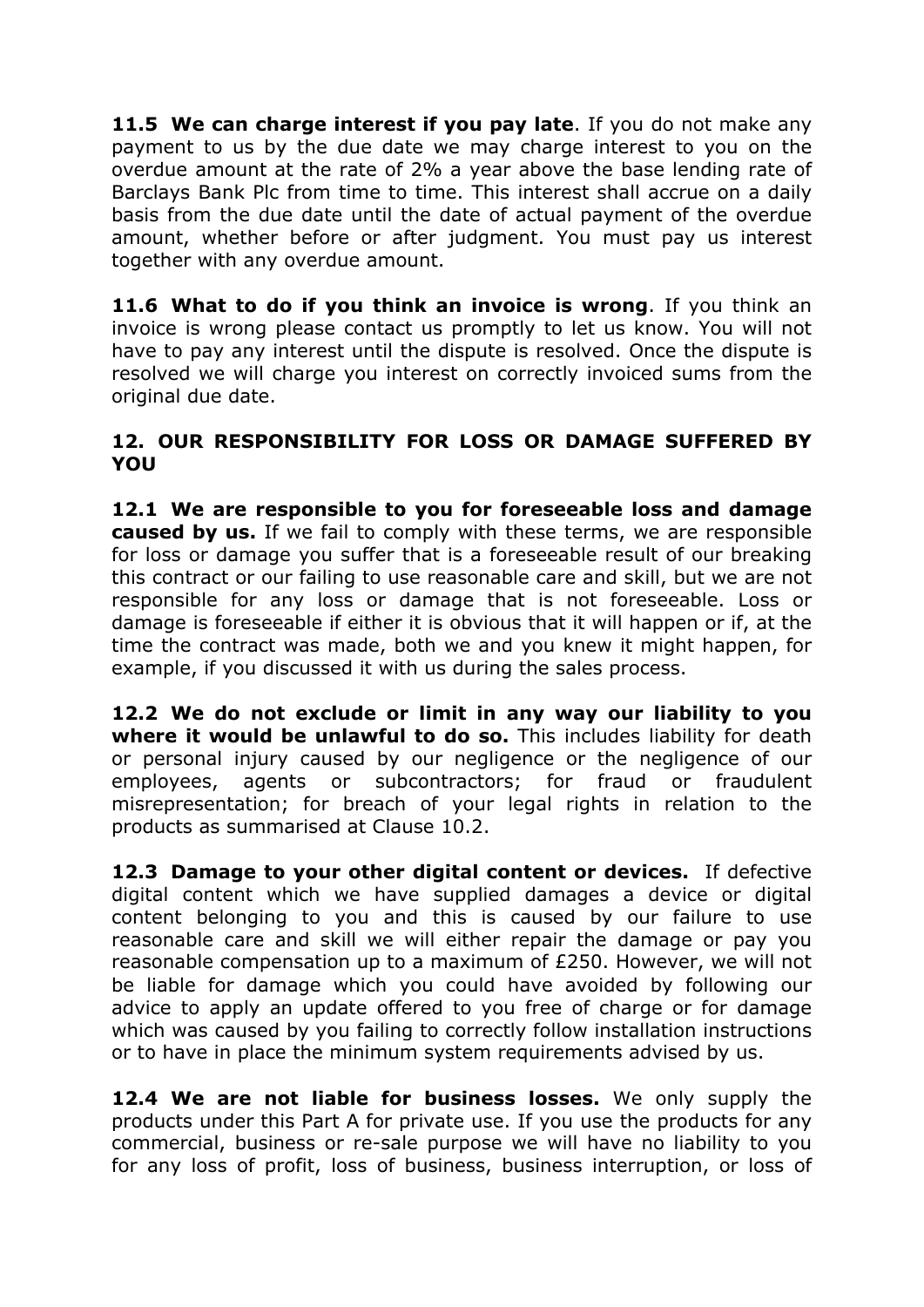business opportunity under this Part A and you are subject to the applicable terms of Part B below.

**12.5 Use of the Product other than in accordance with the use requirements**. We are not liable for losses that you suffer as a result of using the Product in contravention of the use requirements that we clearly state on our Website or in our latest, up-to-date product manual and related documentation.

## **13. HOW WE MAY USE YOUR PERSONAL INFORMATION**

**13.1 How we may use your personal information**. We will only use your personal information as set out in our https://humanetechnologies.co.uk/privacy-policy.

## **14. OTHER IMPORTANT TERMS**

**14.1 We may transfer this agreement to someone else**. We may transfer our rights and obligations under these terms to another organisation. We will always tell you in writing if this happens and we will ensure that the transfer will not affect your rights under the contract.

**14.2 You need our consent to transfer your rights to someone else (except that you can always transfer our guarantee)**. You may only transfer your rights or your obligations under these terms to another person if we agree to this in writing. We may not agree if that person would have otherwise been required to pay for the digital content.

**14.3 Nobody else has any rights under this contract (except someone you pass your guarantee on to**). This contract is between you and us. No other person shall have any rights to enforce any of its terms.

**14.4 If a court finds part of this contract illegal, the rest will continue in force**. Each of the paragraphs of these terms operates separately. If any court or relevant authority decides that any of them are unlawful, the remaining paragraphs will remain in full force and effect.

**14.5 Even if we delay in enforcing this contract, we can still enforce it later**. If we do not insist immediately that you do anything you are required to do under these terms, or if we delay in taking steps against you in respect of your breaking this contract, that will not mean that you do not have to do those things and it will not prevent us taking steps against you at a later date.

**14.6 Which laws apply to this contract and where you may bring legal proceedings**. These terms are governed by English law and you can bring legal proceedings in respect of the products in the English courts. If you live in Scotland you can bring legal proceedings in respect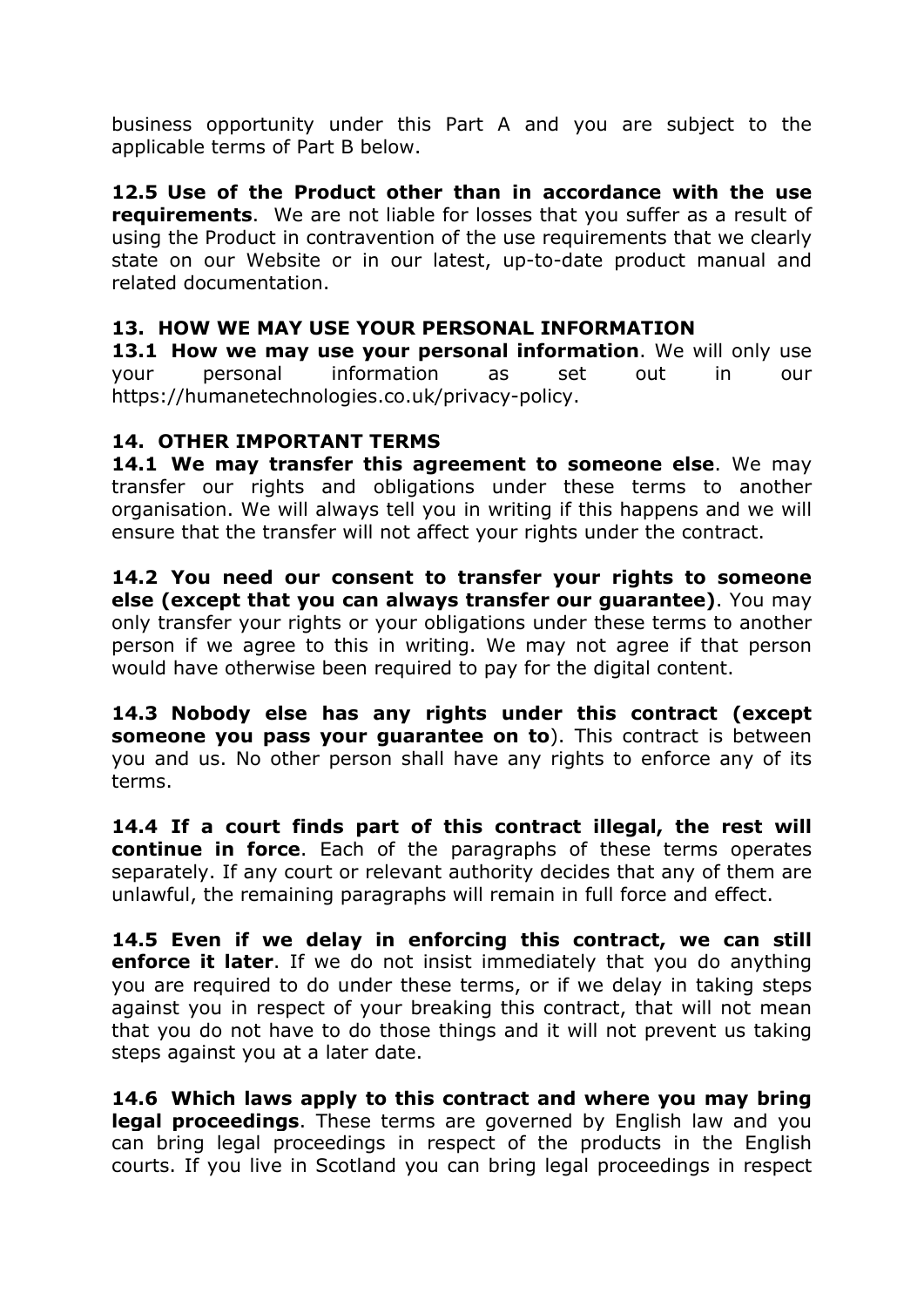of the products in either the Scottish or the English courts. If you live in Northern Ireland you can bring legal proceedings in respect of the products in either the Northern Irish or the English courts.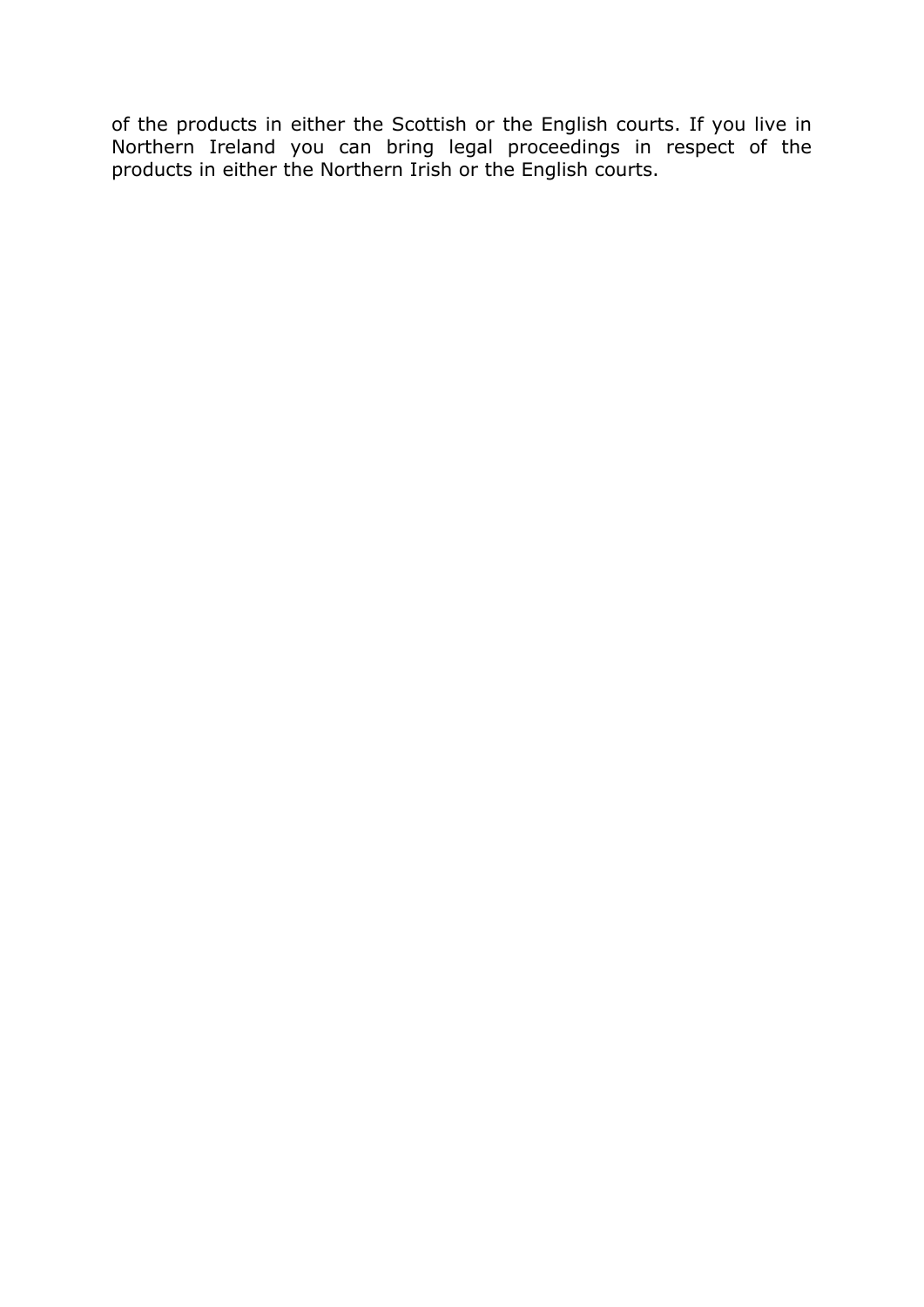## **Part B: Business, Commercial, Scientific and Academic Users**

## **1. APPLICATION**

Where you intend to use the Product for business, commercial, scientific or academic purposes, for example in the context of your employment with a business or at a scientific or academic institution then Part A of these terms shall apply except to the extent amended by this Part B. If there is a conflict between Part A and Part B then this Part B shall take priority.

1. Clauses 7.3, 8.3(c), 8.6, will not apply.

2. The provisions of Clause 10.2 shall not apply and will be replaced by the following:

The product is provided with the following warranty: for a period of 30 days from the date of delivery the Product will materially conform to the description and any specification set out or referred to in its accompanying documentation. Your sole and exclusive remedy in connection with this warranty is that at our discretion we will repair or replace the faulty Product or terminate the contract and refund the charges paid by you for the faulty Product.

3. The provisions of Clause 12 shall not apply and will be replaced by the following:

12.1 Notwithstanding any provision to the contrary, nothing in these terms shall limit or exclude any liability for: death; personal injury; fraud; fraudulent misrepresentation; and any liability which may not be lawfully limited or excluded.

12.2 Subject to Clause 12.1, we shall not be liable in any circumstances for any consequential, special, incidental or indirect losses, or the following losses whether direct, consequential, special, incidental or indirect losses: loss of profits; loss of revenue; economic loss; loss of business or contracts; loss of anticipated savings or goodwill; loss of data; loss arising from failing to follow the use requirements of the Product on our Website or in associated, latest, up-to-date product manual and additional documentation (or any losses arising from a claim by a third party for any of the above losses); whether arising under contract, statute, tort (including without limitation, negligence), or otherwise.

12.3 Subject to Clauses 12.1 and 12.2, our aggregate liability for all claims arising under or in connection with the contract and the Product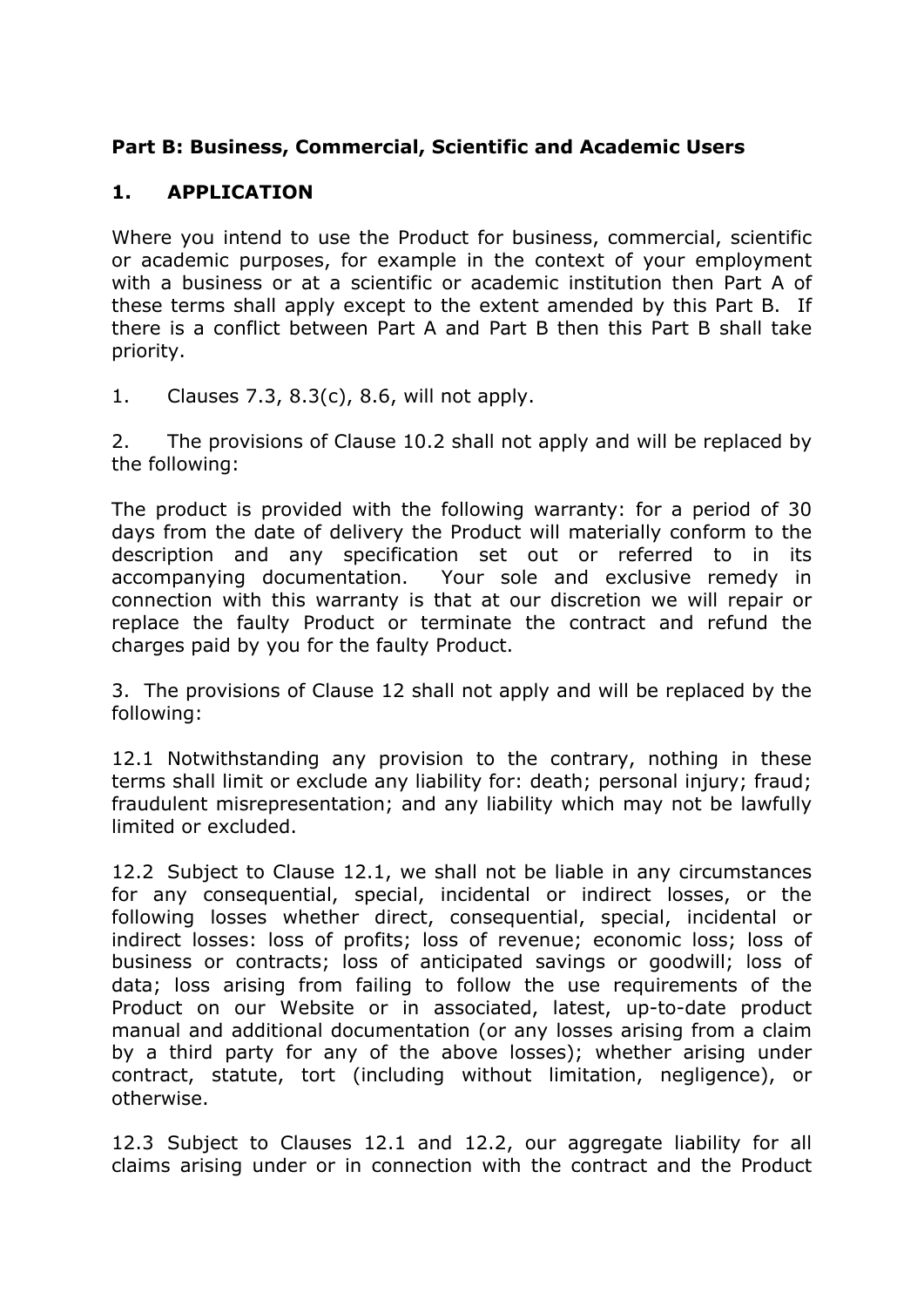(whether arising under contract (including without limitation, in relation to any deliberate repudiatory and fundamental breaches), statute, tort (including without limitation negligence) or otherwise) shall be limited to charges paid for the Product that gave rise to such claim.

4. Either us or you shall be entitled to terminate the contract if the other party presents a petition or have a bona fide petition presented by a creditor for its winding up, or shall convene a meeting to pass a resolution for voluntary winding up, or shall enter into any liquidation (other than for the purposes of a bona fide reconstruction or amalgamation), shall call a meeting of its creditors, or shall have a receiver of all or any of its undertakings or assets appointed, or shall be deemed by virtue of the relevant statutory provisions under the applicable law to be unable to pay its debts.

5. These terms contain the entire agreement between us and supersede and replaces all other written and oral communications between us relating to the Product. Each of us hereby confirms that we have not relied upon any representations, communications or other matters which have not been expressly stated in these terms, whether as an inducement to enter into these terms or otherwise. Notwithstanding any provision to the contrary, nothing in these terms limits or excludes either party's liability for fraudulent misrepresentations.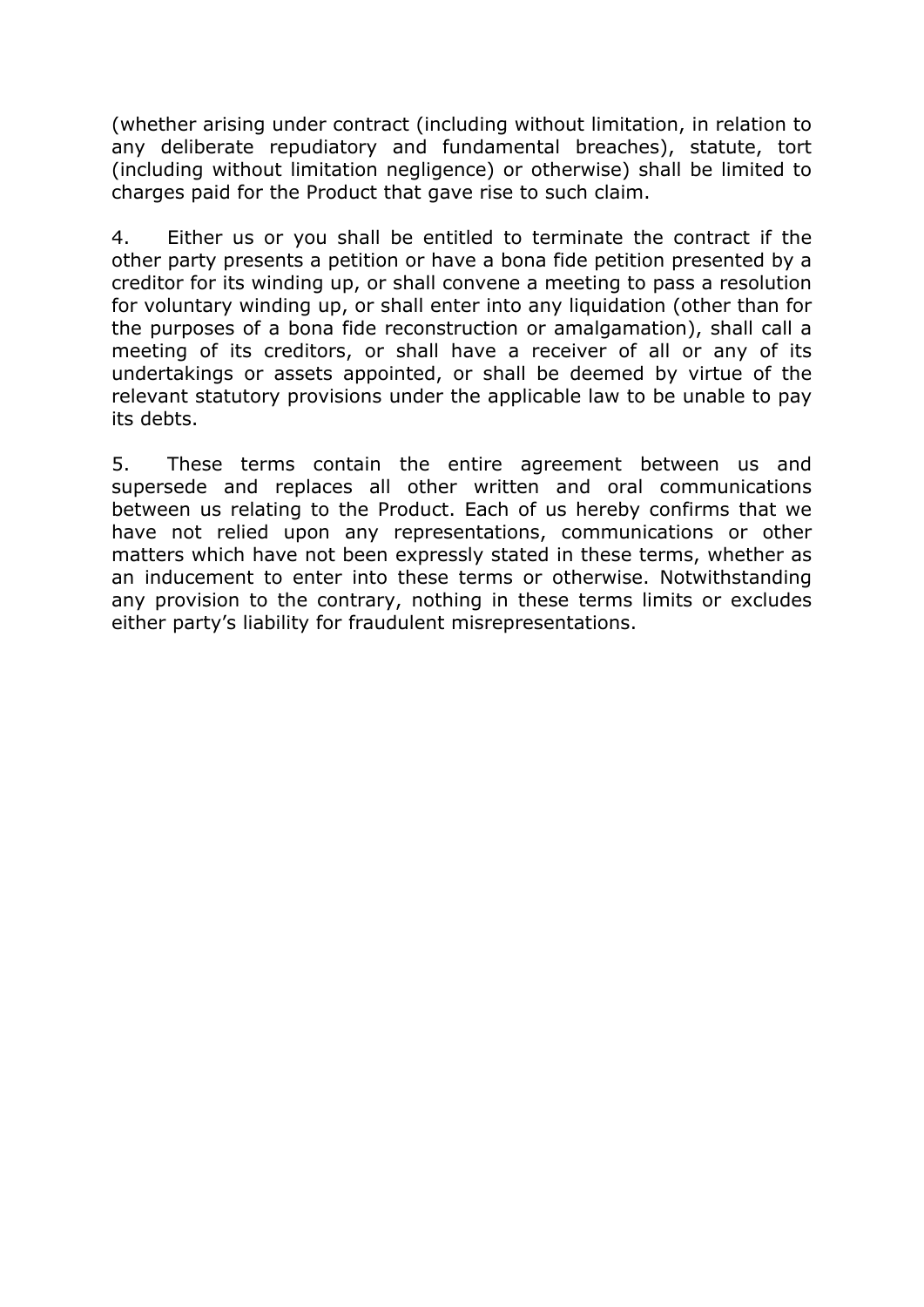# **Terms and conditions of use**

### **Introduction**

These terms and conditions apply between you, the User of this Website (including any sub-domains, unless expressly excluded by their own terms and conditions), and Humane Technologies Limited, the owner and operator of this Website. Please read these terms and conditions carefully, as they affect your legal rights. Your agreement to comply with and be bound by these terms and conditions is deemed to occur upon your first use of the Website. If you do not agree to be bound by these terms and conditions, you should stop using the Website immediately.

In these terms and conditions, **User** or **Users** means any third party that accesses the Website and is not either (i) employed by Humane Technologies Limited and acting in the course of their employment or (ii) engaged as a consultant or otherwise providing services to Humane Technologies Limited and accessing the Website in connection with the provision of such services.

This terms and conditions should be read alongside, and in addition to the following:

Our Privacy Policy, which can be found at: https://humanetechnologies.co.uk/privacy-policy.

If you download digital content, our terms found at: https://humanetechnologies.co.uk/terms-fordownloading-digital-content.

If you purchase a product, our terms found at: https://humanetechnologies.co.uk/terms-for-productpurchase.

You are also responsible for ensuring that all persons who access our site through your internet connection are aware of these terms of use and other applicable terms and conditions, and that they comply with them.

#### **Who we are and how to contact us**

Humane Technologies Limited is a company incorporated in England and Wales with registered number 11143927 whose registered address is The Venture Centre, University of Warwick Science Park, Sir William Lyons Road, Coventry, United Kingdom, CV4 7EZ and it operates the Website https://humanetechnologies.co.uk.

You can contact Humane Technologies Limited by email on contact@humanetechnologies.co.uk.

### **You Must Keep Your Account Details Safe**

- 1. If you choose, or you are provided with, a user identification code, password or any other piece of information as part of our security procedures, you must treat such information as confidential. You must not disclose it to any third party.
- 2. We have the right to disable any user identification code or password, whether chosen by you or allocated by us, at any time, if in our reasonable opinion you have failed to comply with any of the provisions of these terms of use.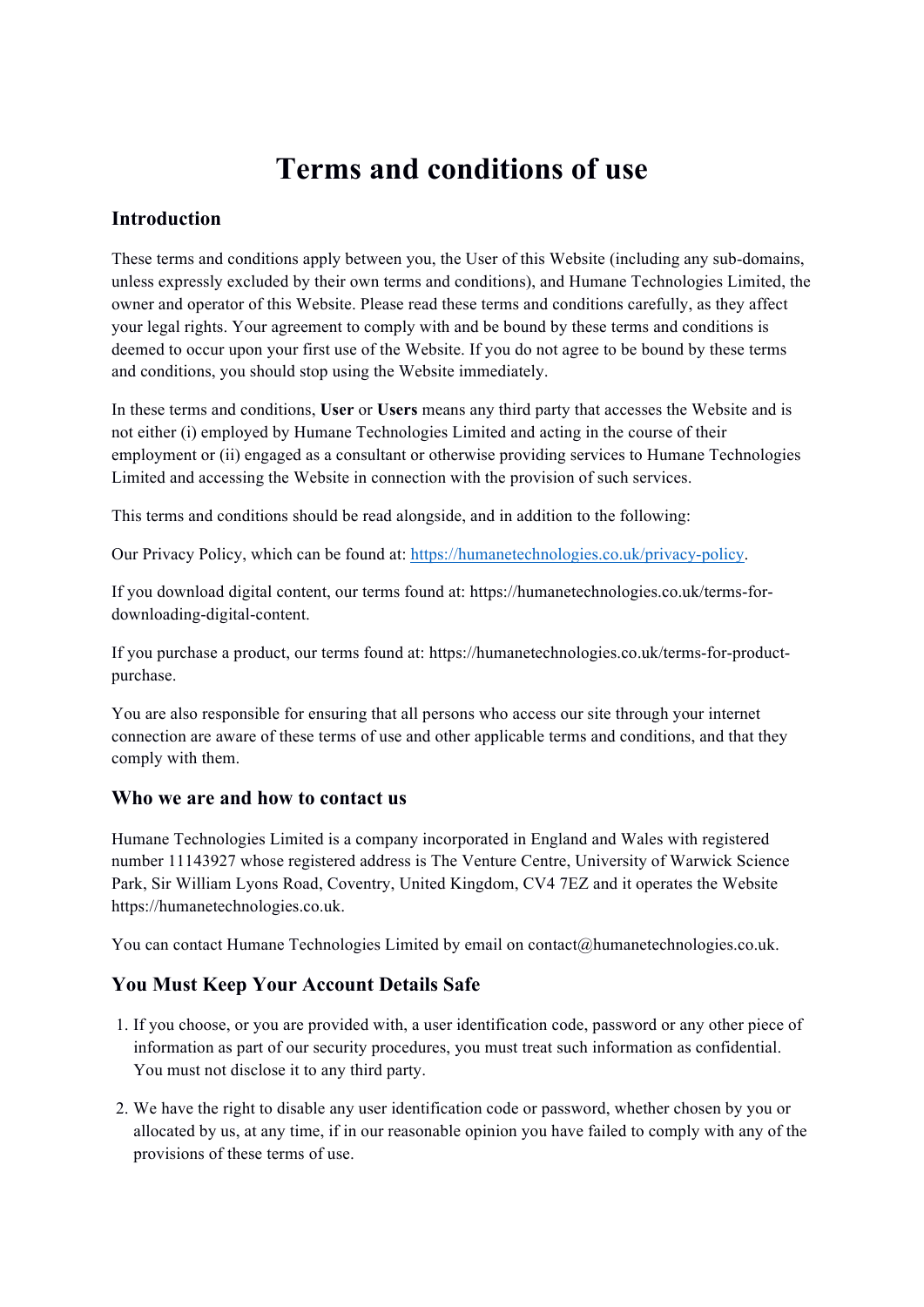3. If you know or suspect that anyone other than you knows your user identification code or password, you must promptly notify us using the details above.

#### **Intellectual property and acceptable use**

- 4. All Content included on the Website, unless uploaded by Users, is the property of Humane Technologies Limited, our affiliates or other relevant third parties. In these terms and conditions, **Content** means any text, graphics, images, audio, video, software, data compilations, page layout, underlying code and software and any other form of information capable of being stored in a computer that appears on or forms part of this Website, including any such content uploaded by Users. By continuing to use the Website you acknowledge that such Content is protected by copyright, trademarks, database rights and other intellectual property rights. Nothing on this site shall be construed as granting, by implication, estoppel, or otherwise, any license or right to use any trademark, logo or service mark displayed on the site without the owner's prior written permission
- 5. You may, for your own personal, non-commercial use only, do the following:
	- a. retrieve, display and view the Content on a computer screen
	- b. download and store the Content in electronic form on a disk (but not on any server or other storage device connected to a network)
	- c. print one copy of the Content
- 6. You must not otherwise reproduce, modify, copy, distribute or use for commercial purposes any Content without the written permission of Humane Technologies Limited.

#### **Prohibited use**

- 7. You may not use the Website for any of the following purposes:
	- a. in any way which causes, or may cause, damage to the Website or interferes with any other person's use or enjoyment of the Website;
	- b. in any way which is harmful, unlawful, illegal, abusive, harassing, threatening or otherwise objectionable or in breach of any applicable law, regulation, governmental order;
	- c. making, transmitting or storing electronic copies of Content protected by copyright without the permission of the owner.

#### **Links to other websites**

- 8. This Website may contain links to other sites. Unless expressly stated, these sites are not under the control of Humane Technologies Limited or that of our affiliates.
- 9. We assume no responsibility for the content of such Websites and disclaim liability for any and all forms of loss or damage arising out of the use of them.
- 10. The inclusion of a link to another site on this Website does not imply any endorsement of the sites themselves or of those in control of them.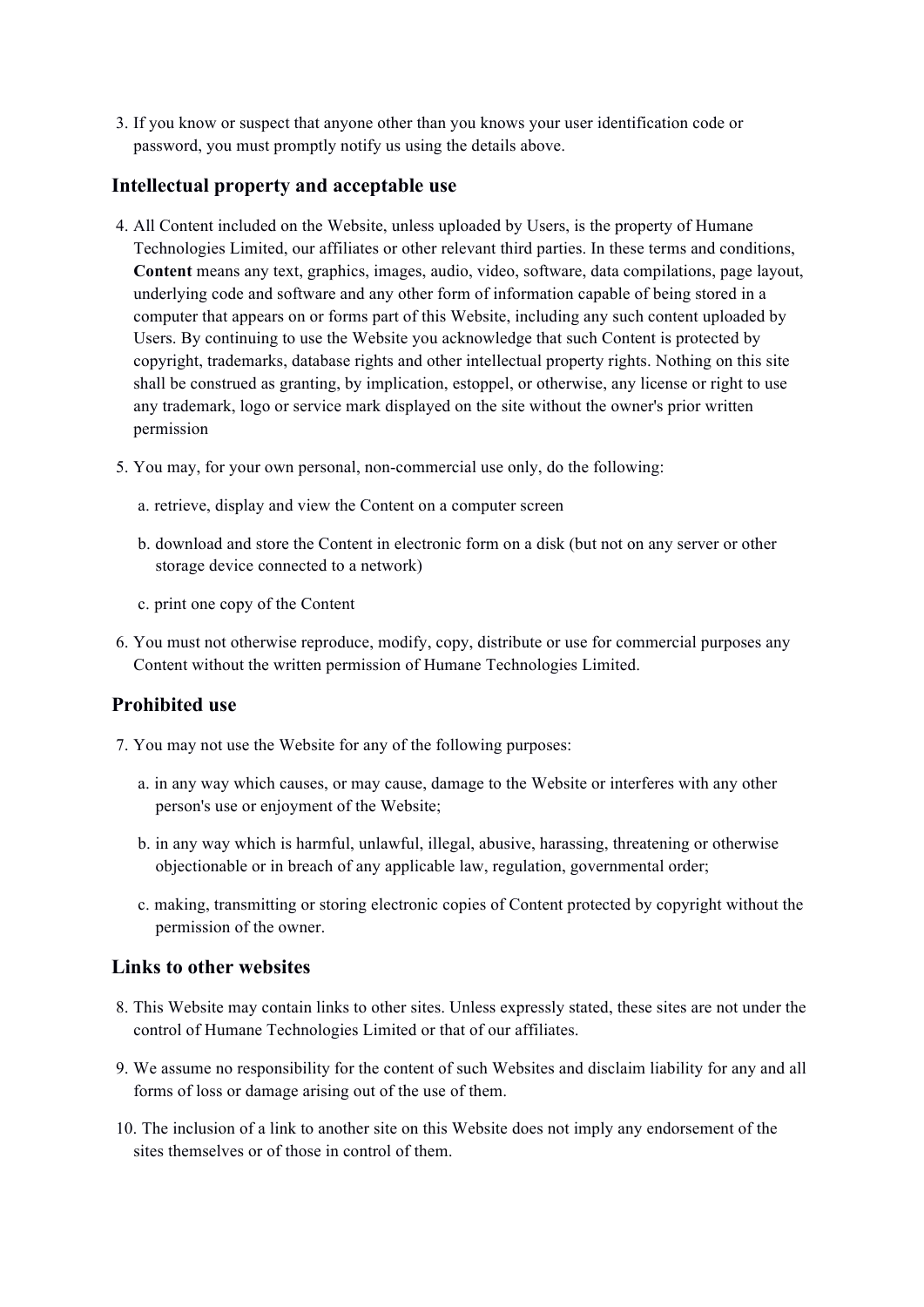### **Linking to our website**

- 11. You may link to our home page, provided you do so in a way that is fair and legal and does not damage our reputation or take advantage of it.
- 12. You must not establish a link in such a way as to suggest any form of association, approval or endorsement on our part where none exists.
- 13. You must not establish a link to our site in any website that is not owned by you.
- 14. Our site must not be framed on any other site, nor may you create a link to any part of our site other than the home page.
- 15. We reserve the right to withdraw linking permission without notice.
- 16. The website in which you are linking must comply in all respects with the content standards set out in these terms of use.
- 17. If you wish to link to or make any use of content on our site other than that set out above, please contact us on the details above.

#### **Privacy and Cookie Policy**

18. We will only use your personal information in accordance with our Privacy Policy. Use of the Website is also governed by our Cookie Policy, which is contained in the Privacy Policy. To view the Privacy or Cookie Policy, please use the following link: https://humanetechnologies.co.uk/privacy-policy.

#### **Availability of the Website and disclaimers**

- 19. Any online facilities, tools, services or information that Humane Technologies Limited makes available through the Website (the **Service**) is provided "as is" and on an "as available" basis. We give no warranty that the Service will be free of defects and/or faults. To the maximum extent permitted by the law, we provide no warranties (express or implied) of fitness for a particular purpose, accuracy of information, compatibility and satisfactory quality. Humane Technologies Limited is under no obligation to update information on the Website.
- 20. Whilst Humane Technologies Limited uses reasonable endeavours to ensure that the Website is secure and free of errors, viruses and other malware, we give no warranty or guaranty in that regard and all Users take responsibility for their own security, that of their personal details and their computers. The content on our site is provided for general information only. It is not intended to amount to advice on which you should rely. You must obtain professional or specialist advice before taking, or refraining from, any action on the basis of the content on our site.
- 21. Humane Technologies Limited accepts no liability for any disruption or non-availability of the Website.
- 22. Humane Technologies Limited reserves the right to alter, suspend or discontinue any part (or the whole of) the Website including, but not limited to, any products and/or services available. These terms and conditions shall continue to apply to any modified version of the Website unless it is expressly stated otherwise.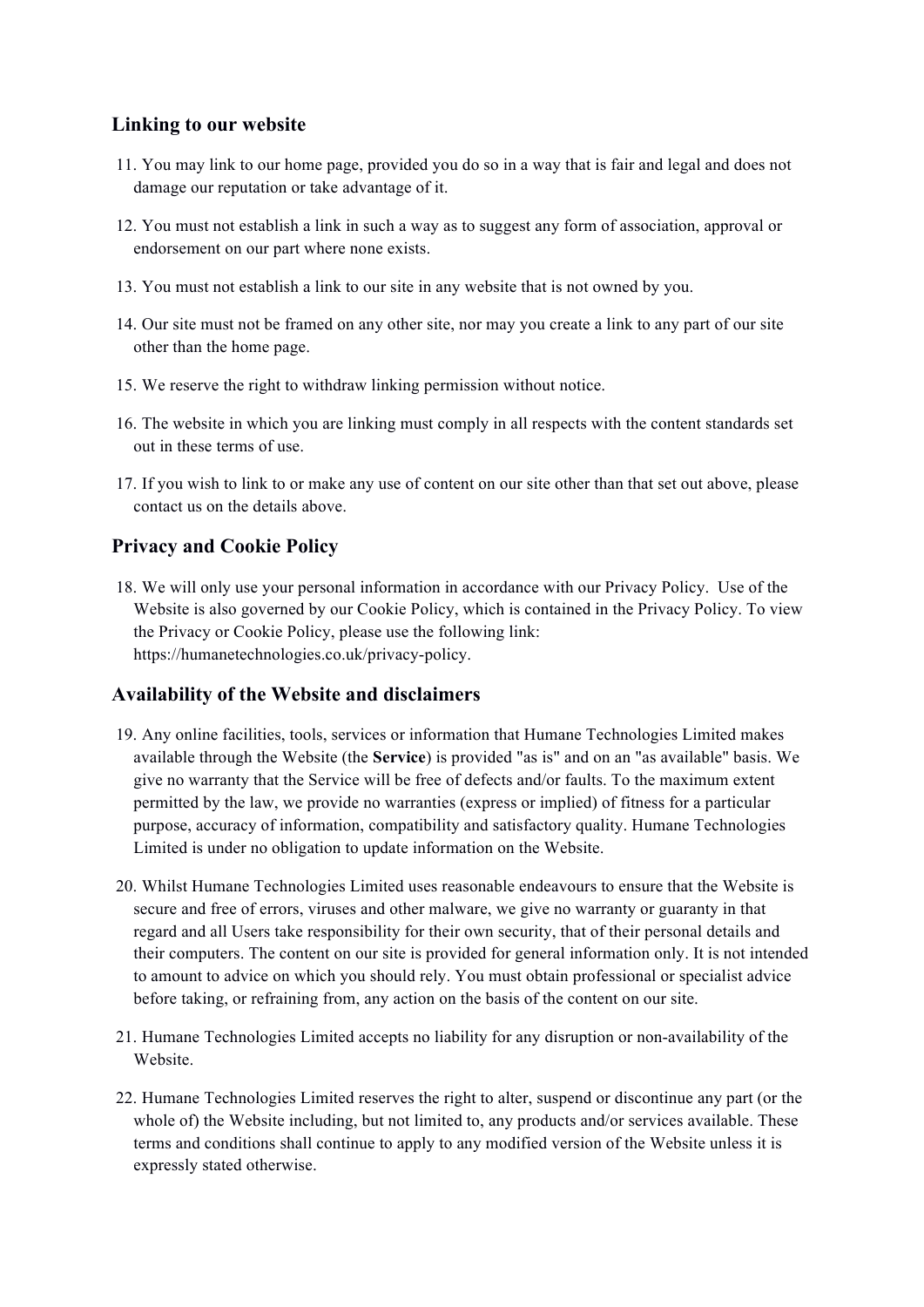23. This website may include information and materials uploaded by other users of the site, including interactive features on our blog. This information and these materials have not been verified or approved by us. The views expressed by other users on our site do not represent our views or values. If you wish to complain about information and materials uploaded by other users please contact us using the details above.

#### **Our responsibility for loss or damage suffered by you**

#### 24. **Whether you are a consumer or a user that is not a consumer**:

- a. We do not exclude or limit in any way our liability to you where it would be unlawful to do so. This includes liability for death or personal injury caused by our negligence or the negligence of our employees, agents or subcontractors and for fraud or fraudulent misrepresentation.
- b. Different limitations and exclusions of liability will apply to liability arising as a result of the supply of any products to you, which will be set out in our terms and conditions of supply https://humanetechnologies.co.uk/terms-for-product-purchase.

#### 25. **If you are a user that is not a consumer**:

- a. We exclude all implied conditions, warranties, representations or other terms that may apply to our site or any content on it.
- b. We will not be liable to you for any loss or damage, whether in contract, tort (including negligence), breach of statutory duty, or otherwise, even if foreseeable, arising under or in connection with:
	- ι. use of, or inability to use, our site; or
	- ιι. use of or reliance on any content displayed on our site.
- c. In particular, we will not be liable for:
	- ι. loss of profits, sales, business, or revenue;
	- ιι. business interruption;
	- ιιι. loss of anticipated savings;
	- ιϖ. loss of business opportunity, goodwill or reputation; or
	- ϖ. any indirect or consequential loss or damage.

#### 26. **If you are a consumer user**:

- a. Please note that we only provide our site for domestic and private use. You agree not to use our site for any commercial or business purposes, and we have no liability to you for any loss of profit, loss of business, business interruption, or loss of business opportunity.
- b. If defective digital content that we have supplied, damages a device or digital content belonging to you and this is caused by our failure to use reasonable care and skill, we will either repair the damage or pay you compensation up to a maximum of £250. However, we will not be liable for damage that you could have avoided by following our advice to apply an update offered to you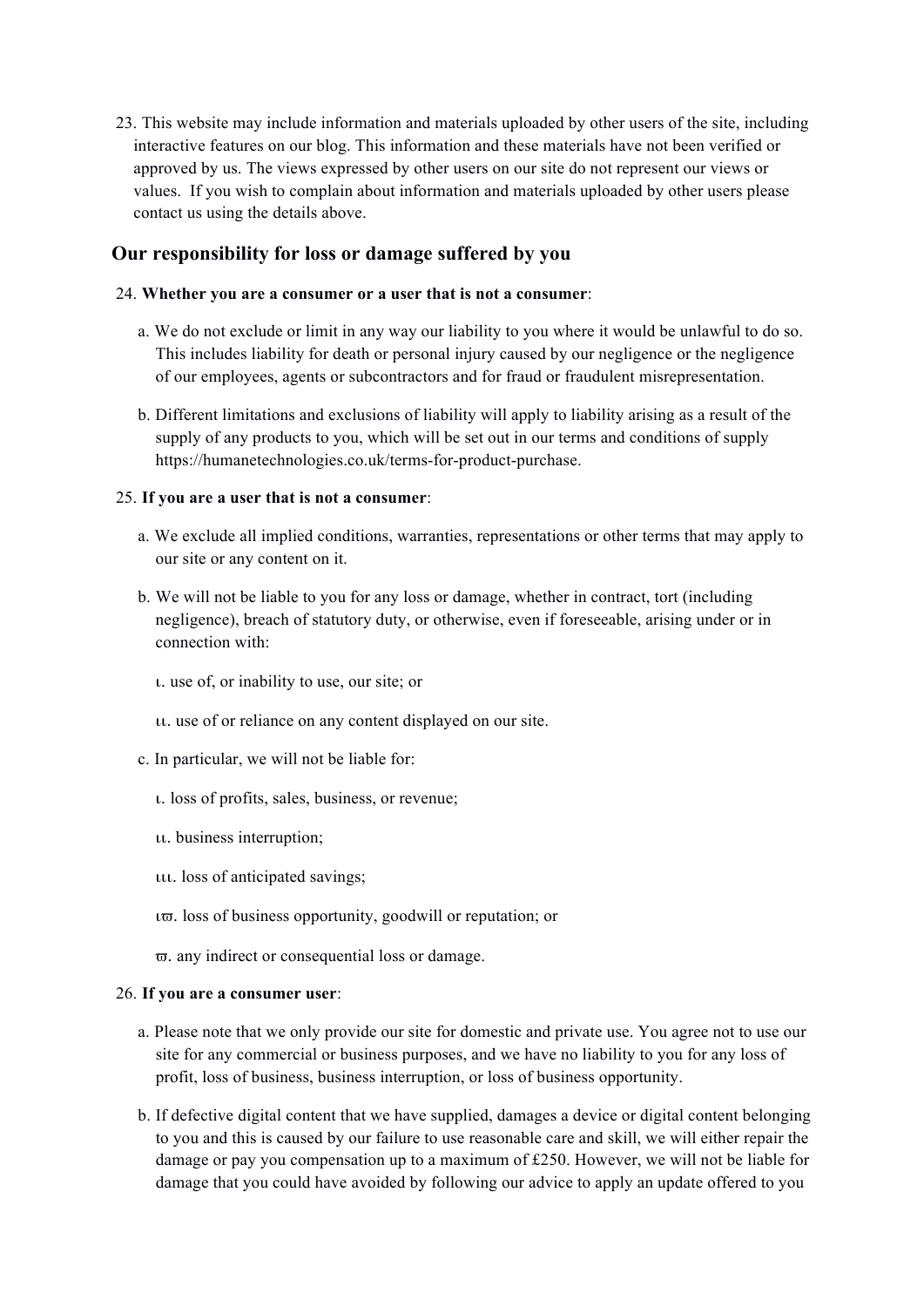free of charge or for damage that was caused by you failing to correctly follow installation instructions or to have in place the minimum system requirements advised by us.

### **General**

- 27. You may not transfer any of your rights under these terms and conditions to any other person. We may transfer our rights under these terms and conditions where we reasonably believe your rights will not be affected.
- 28. These terms and conditions may be varied by us from time to time. Such revised terms will apply to the Website from the date of publication. Users should check the terms and conditions regularly to ensure familiarity with the then current version.
- 29. These terms and conditions together with the other terms and conditions referenced above contain the whole agreement between the parties relating to its subject matter and supersede all prior discussions, arrangements or agreements that might have taken place in relation to the terms and conditions.
- 30. The Contracts (Rights of Third Parties) Act 1999 shall not apply to these terms and conditions and no third party will have any right to enforce or rely on any provision of these terms and conditions.
- 31. If any court or competent authority finds that any provision of these terms and conditions (or part of any provision) is invalid, illegal or unenforceable, that provision or part-provision will, to the extent required, be deemed to be deleted, and the validity and enforceability of the other provisions of these terms and conditions will not be affected.
- 32. Unless otherwise agreed, no delay, act or omission by a party in exercising any right or remedy will be deemed a waiver of that, or any other, right or remedy.

## **Governing law**

- 33. If you are a consumer, please note that these terms of use, their subject matter and their formation, are governed by English law. You and we both agree that the courts of England and Wales will have exclusive jurisdiction except that if you are a resident of Northern Ireland you may also bring proceedings in Northern Ireland, and if you are resident of Scotland, you may also bring proceedings in Scotland.
- 34. If you are a business, these terms of use, their subject matter and their formation (and any noncontractual disputes or claims) are governed by English law. We both agree to the exclusive jurisdiction of the courts of England and Wales.

#### **The "Terms and Conditions" were last updated on 6th September 2021**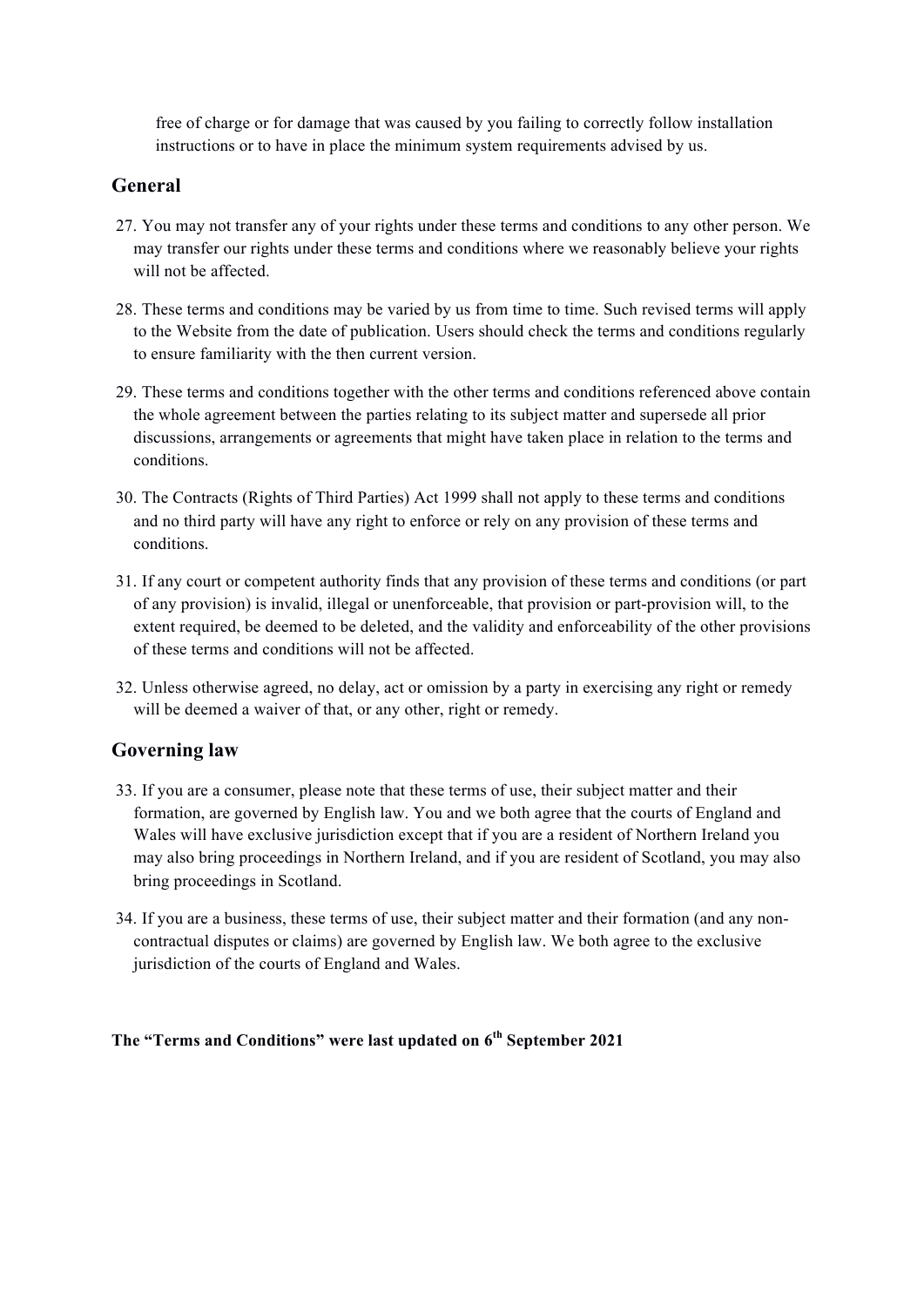# **TERMS FOR DOWNLOADING DIGITAL CONTENT**

## **THESE TERMS**

**What these terms cover**. These are the terms and conditions on which we supply digital content to you (we refer to this digital content in these terms as a "**Product**"). The Product is provided free of charge and in consideration of us agreeing to provide the Product to you, you are agreeing to abide by these terms. Part A applies where you are acting as a consumer. Part B contains amendments and additional terms that apply if you are using the Product in the course of scientific or academic research purposes. The Product is not supplied for business or other commercial uses.

**Why you should read them**. Please read these terms carefully before you submit your order to us i.e., request to download the Product. These terms tell you who we are, how we will provide the digital content to you, how you and we may change or end the contract, what to do if there is a problem and other important information.

## **Part A: Consumers**

# **1. INFORMATION ABOUT US AND HOW TO CONTACT US**

**1.1 Who we are**. We are Humane Technologies Ltd., a company registered in England and Wales. Our company registration number is 11143927 and our registered office is at The Venture Centre, University of Warwick Science Park, Sir William Lyons Road, Coventry, United Kingdom, CV4 7EZ.

**1.2 How to contact us**. You can contact us by writing to us at contact@humanetechnologies.co.uk or Humane Technologies Limited, The Venture Centre, University of Warwick Science Park, Sir William Lyons Road, Coventry, United Kingdom, CV4 7EZ.

**1.3 How we may contact you**. If we have to contact you, we will do so by telephone or by writing to you at the email address or postal address you provided to us in your order.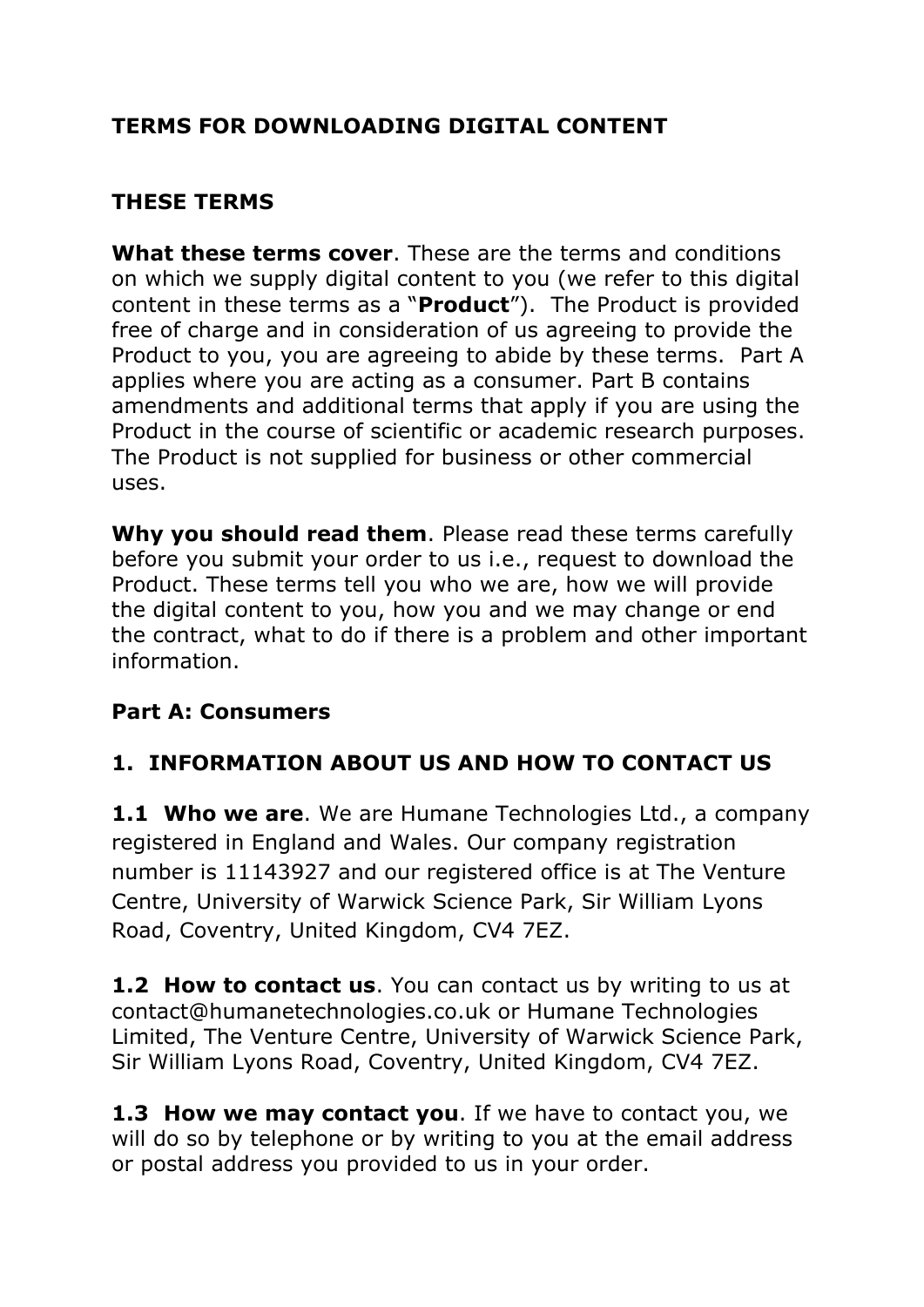**1.4 "Writing" includes emails**. When we use the words "writing" or "written" in these terms, this includes emails.

# **2. OUR CONTRACT WITH YOU**

**2.1 How we will accept your order**. Our acceptance of your order will take place when we email you to accept it, at which point a contract will come into existence between you and us.

**2.2 If we cannot accept your order**. If we are unable to accept your order, we will inform you of this. As the product is provided free of charge we have no obligation to accept your order.

**2.3 Customers outside the UK**. We reserve the right not to accept orders from outside the UK, if you are based outside the UK and we do accept your order then nothing in these terms will affect your consumer rights applicable in your country to the extent that they cannot be limited or excluded by these terms.

# **3. OUR PRODUCTS**

**3.1 Products may vary slightly from their description**. The images of the products on our website are for illustrative purposes only. Although we have made every effort to display the product accurately, your product may vary slightly from those images.

# **4. OUR RIGHTS TO MAKE CHANGES**

**4.1 Minor changes to the products**. We may change the product:

**(a)** to reflect changes in relevant laws and regulatory requirements; and

**(b)** to implement minor technical adjustments and improvements. These changes will not affect your use of the product.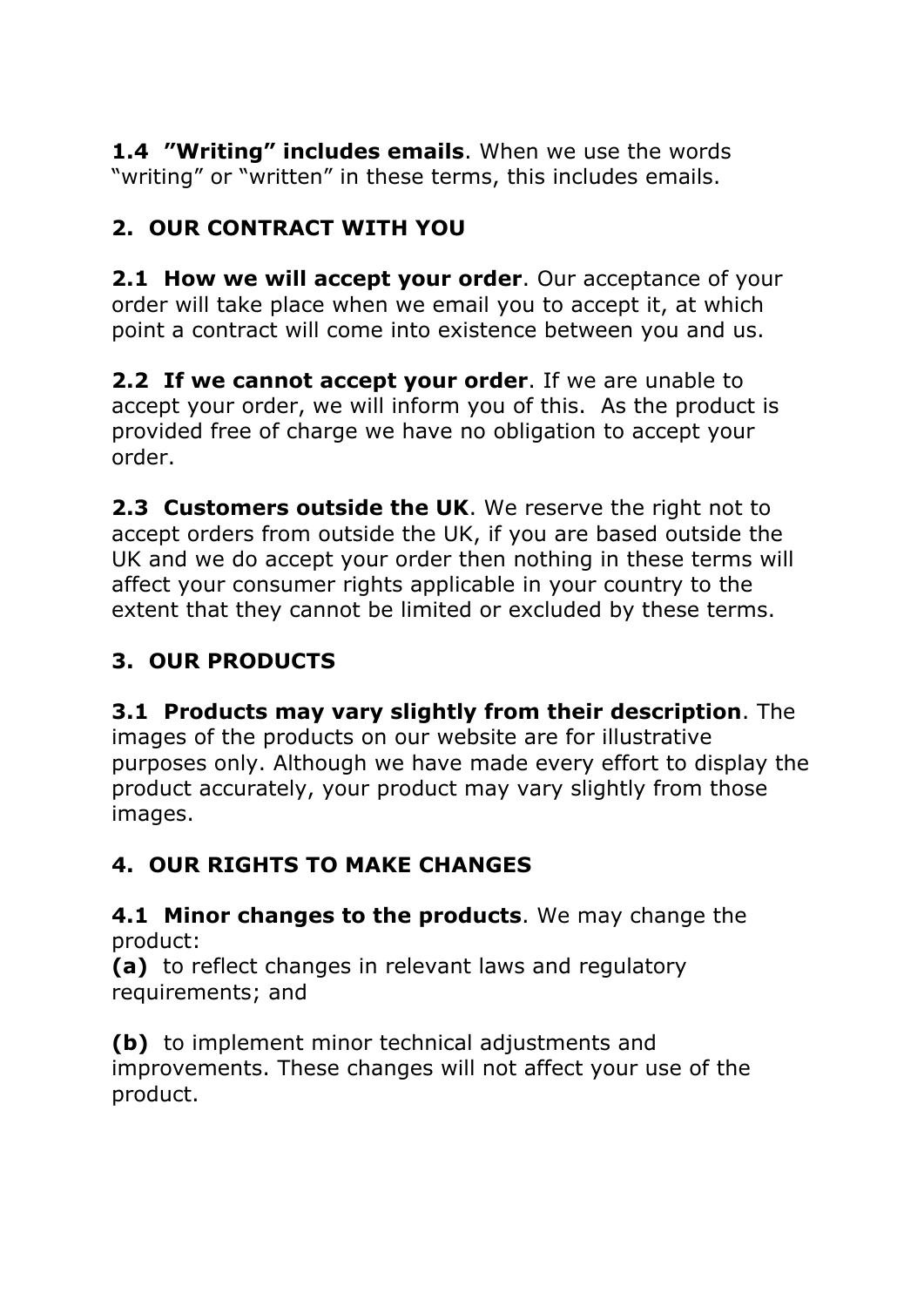**(c)** other updates to digital content provided that the digital content shall always match the description of it that we provided to you before you bought it.

**(d)** Humane Technologies Limited reserves the right to make a charge for downloading content and any software and we reserve the right to issue and to revoke software licences at any time and without prior notice.

# **5. PROVIDING THE PRODUCTS**

**5.1** We will make the digital content available for download by you as soon as we accept your order.

# **5.2 We are not responsible for delays outside our control**.

If our supply of the products is delayed by an event outside our control then we will contact you as soon as possible to let you know and we will take steps to minimise the effect of the delay. We will not be liable for delays caused by the event.

**5.3 When you become responsible for the product**. You are responsible for keeping the product secure and for backing-up your copy of the digital content.

# **6. OWNERSHIP OF THE PRODUCT**

**6.1** We retain all ownership in the products, and we give you a right to use them in accordance with these terms.

# **7 YOUR RIGHTS TO USE THE PRODUCT**

**7.1 Grant of licence.** We hereby grant to you a personal, nontransferable, non-exclusive, non-sub licensable, revocable, royalty-free licence to use the Product on a perpetual basis solely and strictly limited to your own use as a consumer provided that you observe the following restrictions:

(a) You shall not grant sub-licences, in whole or in part, of any of the rights granted under these terms without our express written consent.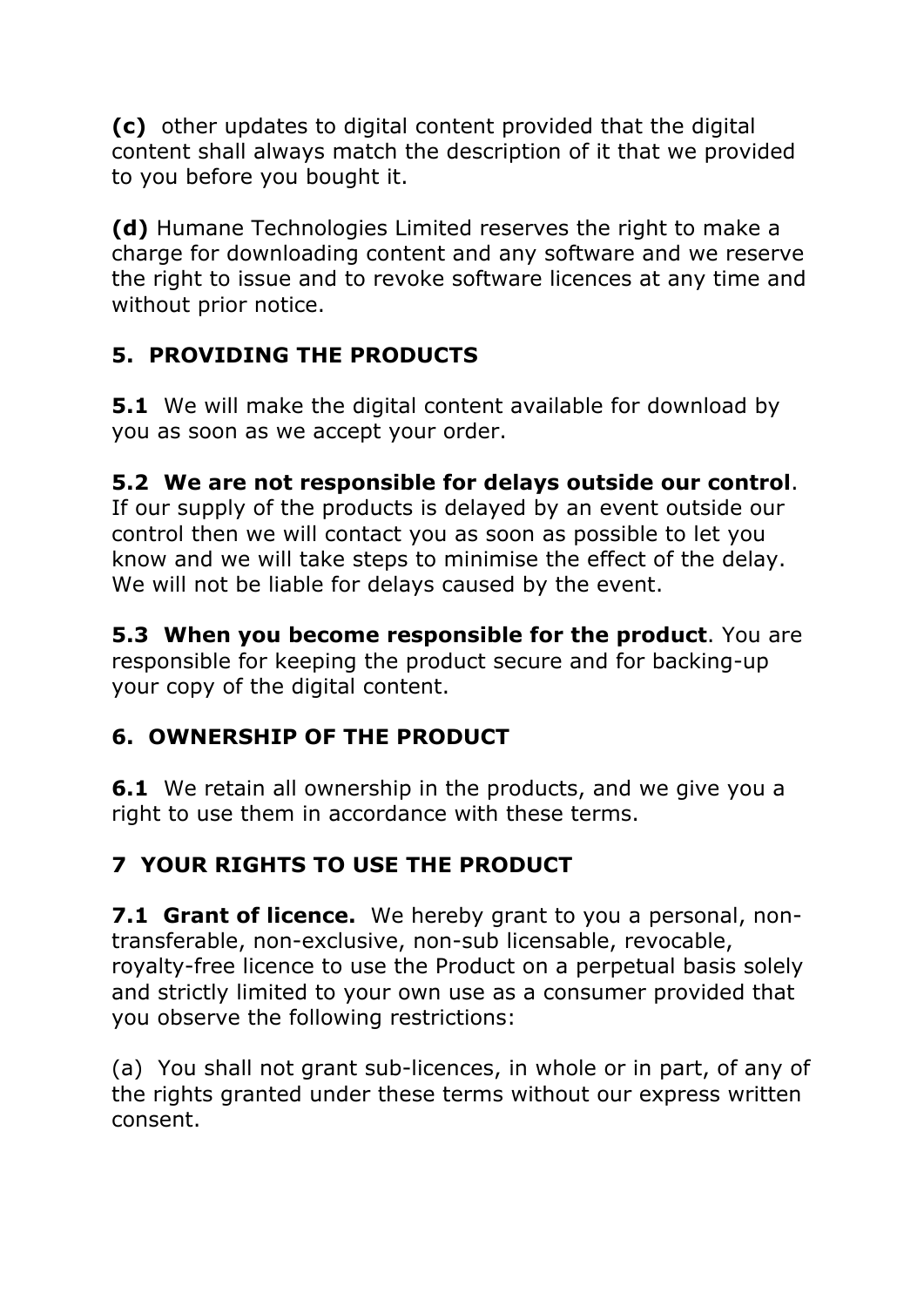(b) You may change, amend or develop the Product provided that you provide us with a perpetual, non-exclusive, royalty free, world-wide, sub-licensable, transferrable licence to any such changes, amendments or developments that you make.

(c) You shall comply with all applicable laws in using the Product and exercising your rights under these terms.

(d) You shall ensure that the Product is kept secure and prevent unauthorised access, copying, modification, storage, reproduction, display or distribution of the Product.

(e) You agree to submit and send any changes, amendments or developments you make to Humane Technologies Limited on demand and you agree to provide us at no cost to us a perpetual, non-exclusive, royalty free, world-wide, sub-licensable, transferrable licence to any such changes, amendments or developments that you make.

**7.2 Misuse.** If you become aware of any misuse of the Product you should notify us as soon as possible.

# **8. HOW TO END THE CONTRACT WITH US**

**8.1 Tell us you want to end the contract**. To end the contract with us, please let us know by doing one of the following: **(a) Email**. Email us at contact@humanetechnologies.co.uk.

**(b) Online**. Complete the contact form on our website.

**(c) By post**. Write to us at the above address.

**8.2 Deleting products after ending the contract**. If you end the contract for any reason after the product has been downloaded you must not continue to use the product and you must delete it from your computer, including any copies you have made.

# **9. OUR RIGHTS TO END THE CONTRACT**

**9.1 We may end the contract if you break it**. We may end the contract for a product at any time by writing to you if: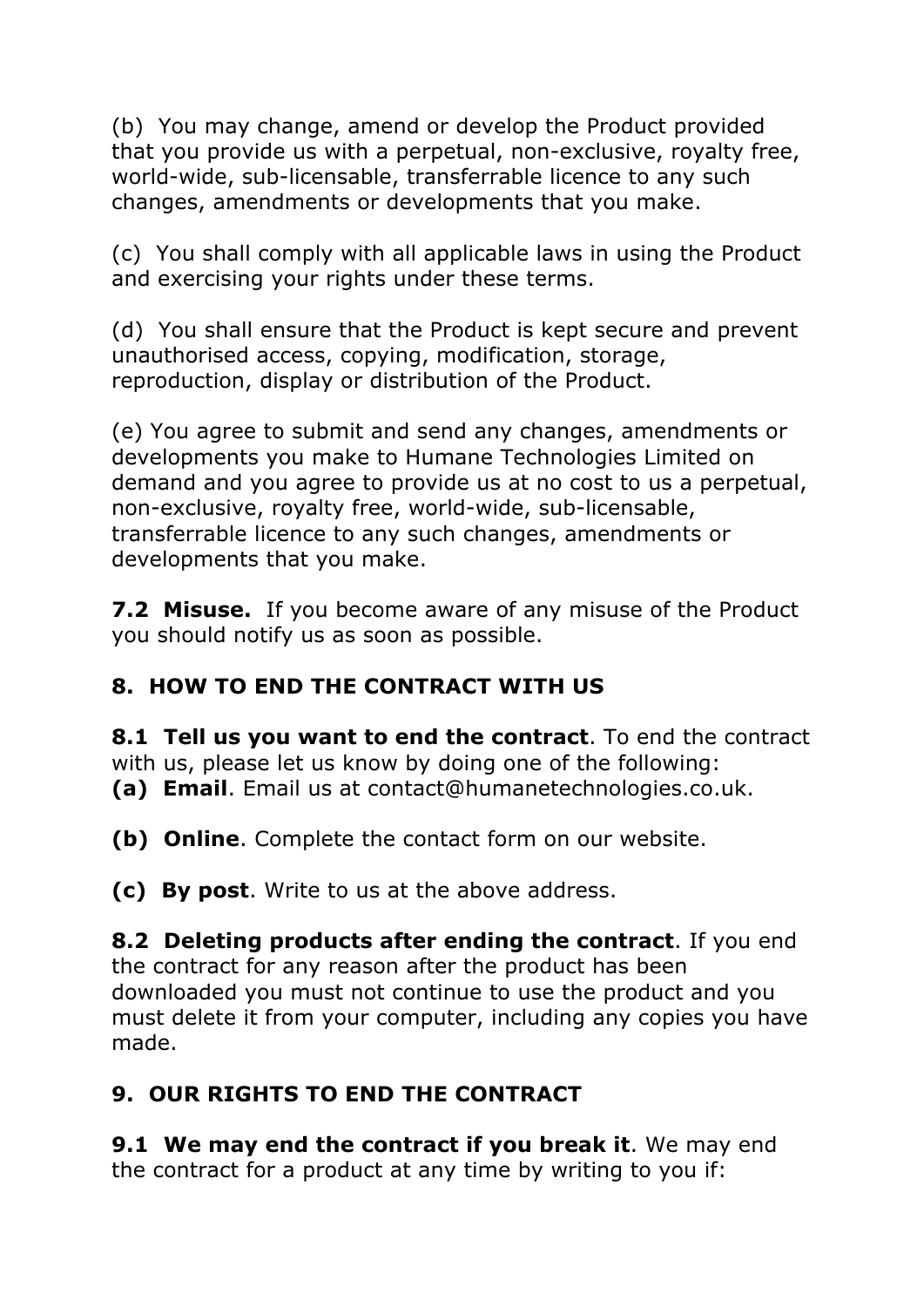**(a)** you do not, within a reasonable time of us asking for it, provide us with information that is necessary for us to provide the products;

**(b)** you do not, within a reasonable time, allow us to deliver the products; or

**(c)** you break any of the licence terms set out Section 7.2 and where it is possible for you to correct that you do not correct it within 30 days of us asking you to.

# **10. IF THERE IS A PROBLEM WITH THE PRODUCT**

**10.1 How to tell us about problems**. If you have any questions or complaints about the product, please contact us. You can write to us at contact@humanetechnologies.co.uk or Humane Technologies Limited, The Venture Centre, University of Warwick Science Park, Sir William Lyons Road, Coventry, United Kingdom, CV4 7EZ.

**10.2 Summary of your legal rights**. See the underlined text below for a summary of your key legal rights in relation to the product. Nothing in these terms will affect your legal rights.

## **Summary of your key legal rights**

This is a summary of your key legal rights. These are subject to certain exceptions. For detailed information please visit the Citizens Advice website www.adviceguide.org.uk or call 03454 04 05 06.

• If you can show the fault has damaged your device or other digital content and we haven't used reasonable care and skill, you may be entitled to a repair or compensation

**10.3 No other warranties.** Other than as described in Section 10.2, taking into account that the Product is provided free of charge, the Product is provided "as is" without any other warranty to the extent permitted by applicable law.

# **11. PRICE AND PAYMENT**

**11.1** The product is provided to you free of charge.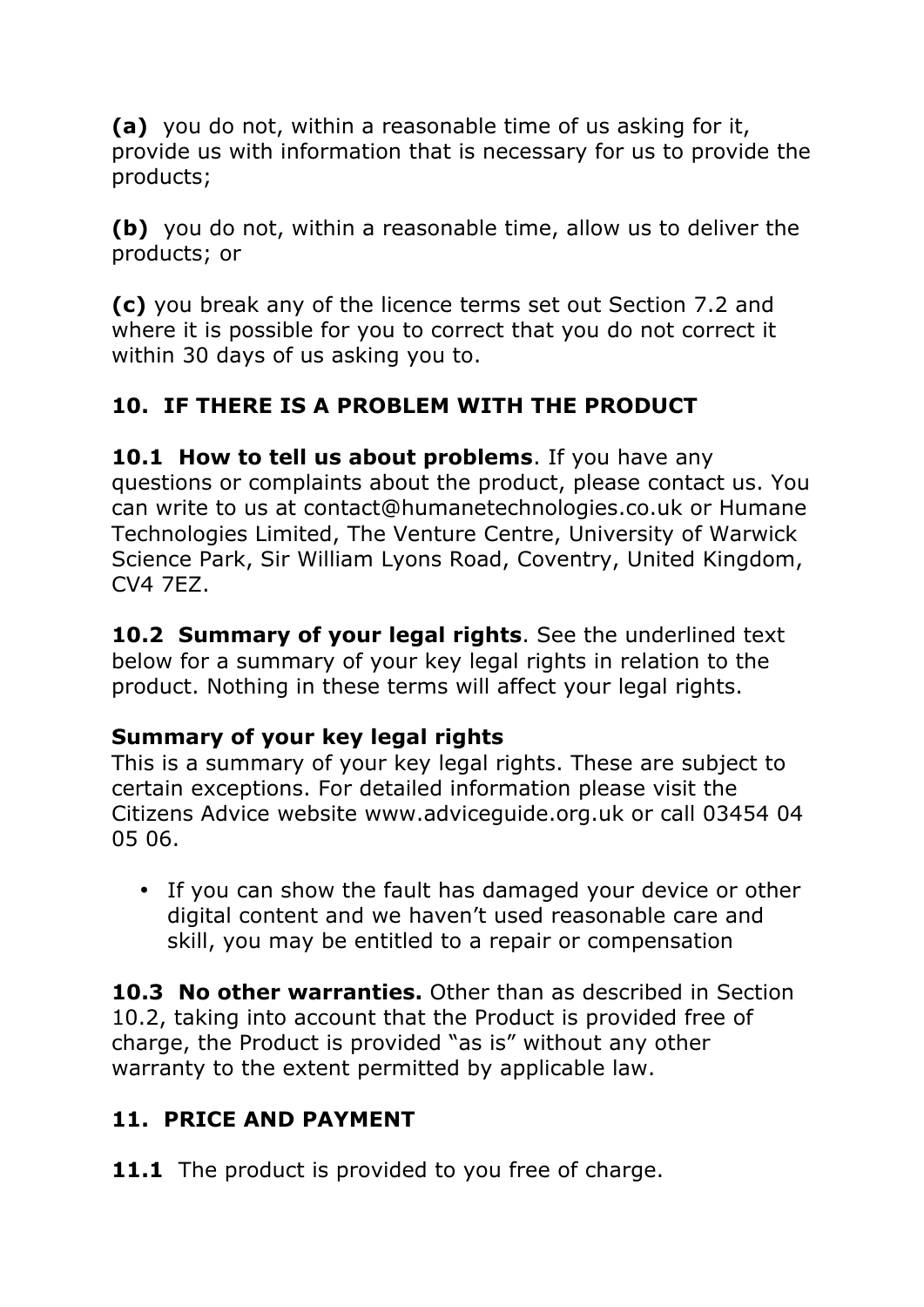## **12. OUR RESPONSIBILITY FOR LOSS OR DAMAGE SUFFERED BY YOU**

**12.1 We do not exclude or limit in any way our liability to you where it would be unlawful to do so**. This includes liability for death or personal injury caused by our negligence or the negligence of our employees, agents or subcontractors; for fraud or fraudulent misrepresentation; for breach of your legal rights in relation to the products as summarised at Section 10.2; and for defective products under the Consumer Protection Act 1987

**12.2 Damage to your other digital content or devices.** If defective digital content which we have supplied damages a device or digital content belonging to you and this is caused by our failure to use reasonable care and skill we will either repair the damage or pay you reasonable compensation up to a maximum of £250. However, we will not be liable for damage which you could have avoided by following our advice to apply an update offered to you free of charge or for damage which was caused by you failing to correctly follow installation instructions or to have in place the minimum system requirements advised by us.

**12.3 We are not liable for business or similar losses**. We are supplying these products to you for domestic and private use. If you use the products for any commercial, business or re-sale purpose we will have no liability to you for any loss of profit, loss of business, business interruption, or loss of business opportunity.

**12.4 Our liability for other losses**. Except as set out in Sections 12.1 and 12.2, taking into account the Product is provided free of charge, we shall not be liable in any circumstances for any losses (whether they were a foreseeable or unforeseeable result of our breaking this contract or our failing to use reasonable care and skill or any other losses however they arise).

# **13. HOW WE MAY USE YOUR PERSONAL INFORMATION**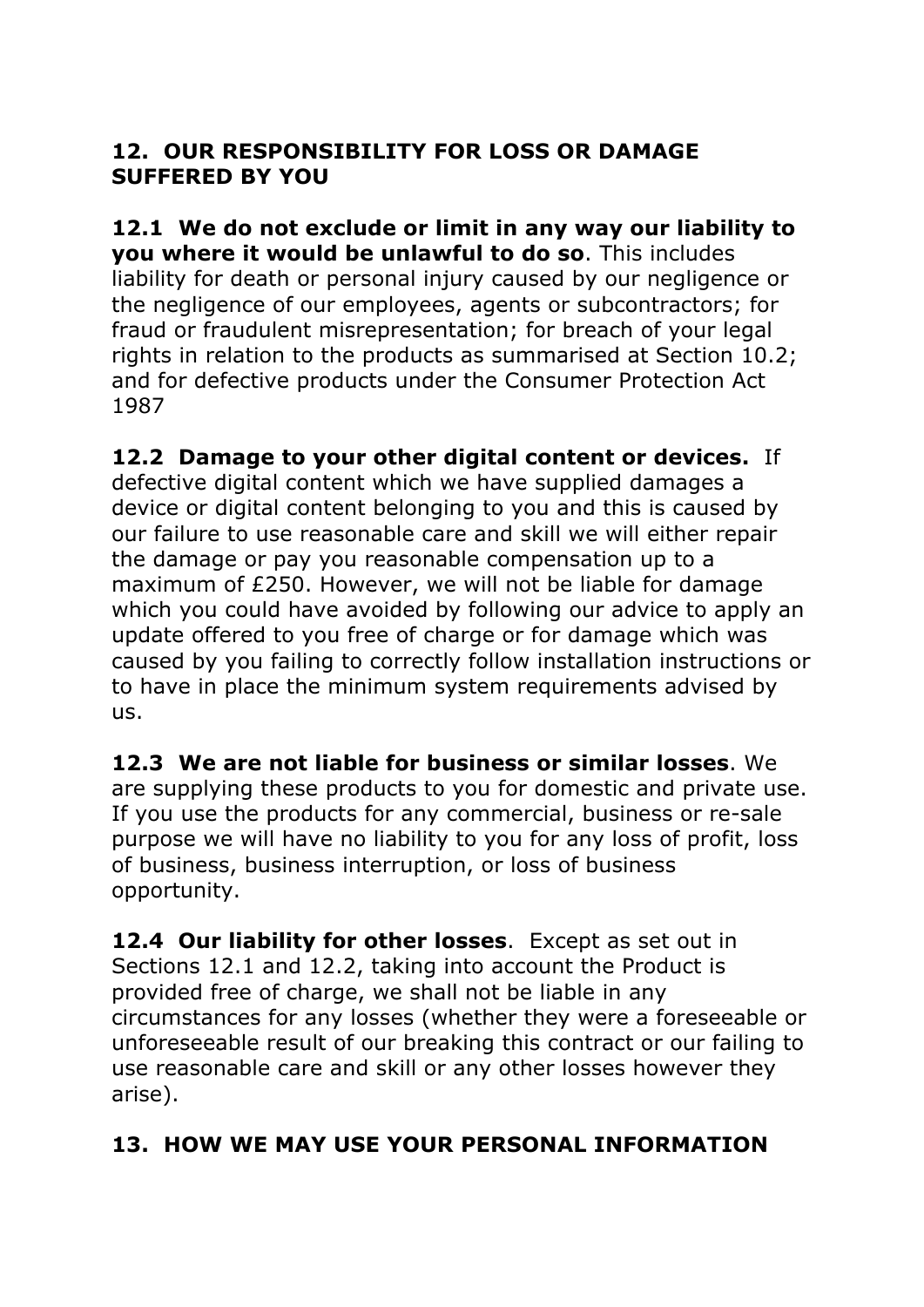**13.1** We will only use your personal information as set out in our https://humanetechnologies.co.uk/privacy-policy.

# **14. OTHER IMPORTANT TERMS**

**14.1 We may transfer this agreement to someone else**. We may transfer our rights and obligations under these terms to another organisation. We will always tell you in writing if this happens and we will ensure that the transfer will not affect your rights under the contract.

**14.2 You need our consent to transfer your rights to someone else (except that you can always transfer our guarantee)**. You may only transfer your rights or your obligations under these terms to another person if we agree to this in writing. We may not agree if that person would have otherwise been required to pay for the digital content.

**14.3 Nobody else has any rights under this contract (except someone you pass your guarantee on to**). This contract is between you and us. No other person shall have any rights to enforce any of its terms.

**14.4 If a court finds part of this contract illegal, the rest will continue in force**. Each of the paragraphs of these terms operates separately. If any court or relevant authority decides that any of them are unlawful, the remaining paragraphs will remain in full force and effect.

**14.5 Even if we delay in enforcing this contract, we can still enforce it later**. If we do not insist immediately that you do anything you are required to do under these terms, or if we delay in taking steps against you in respect of your breaking this contract, that will not mean that you do not have to do those things and it will not prevent us taking steps against you at a later date.

**14.6 Which laws apply to this contract and where you may bring legal proceedings**. These terms are governed by English law and you can bring legal proceedings in respect of the products in the English courts. If you live in Scotland, you can bring legal proceedings in respect of the products in either the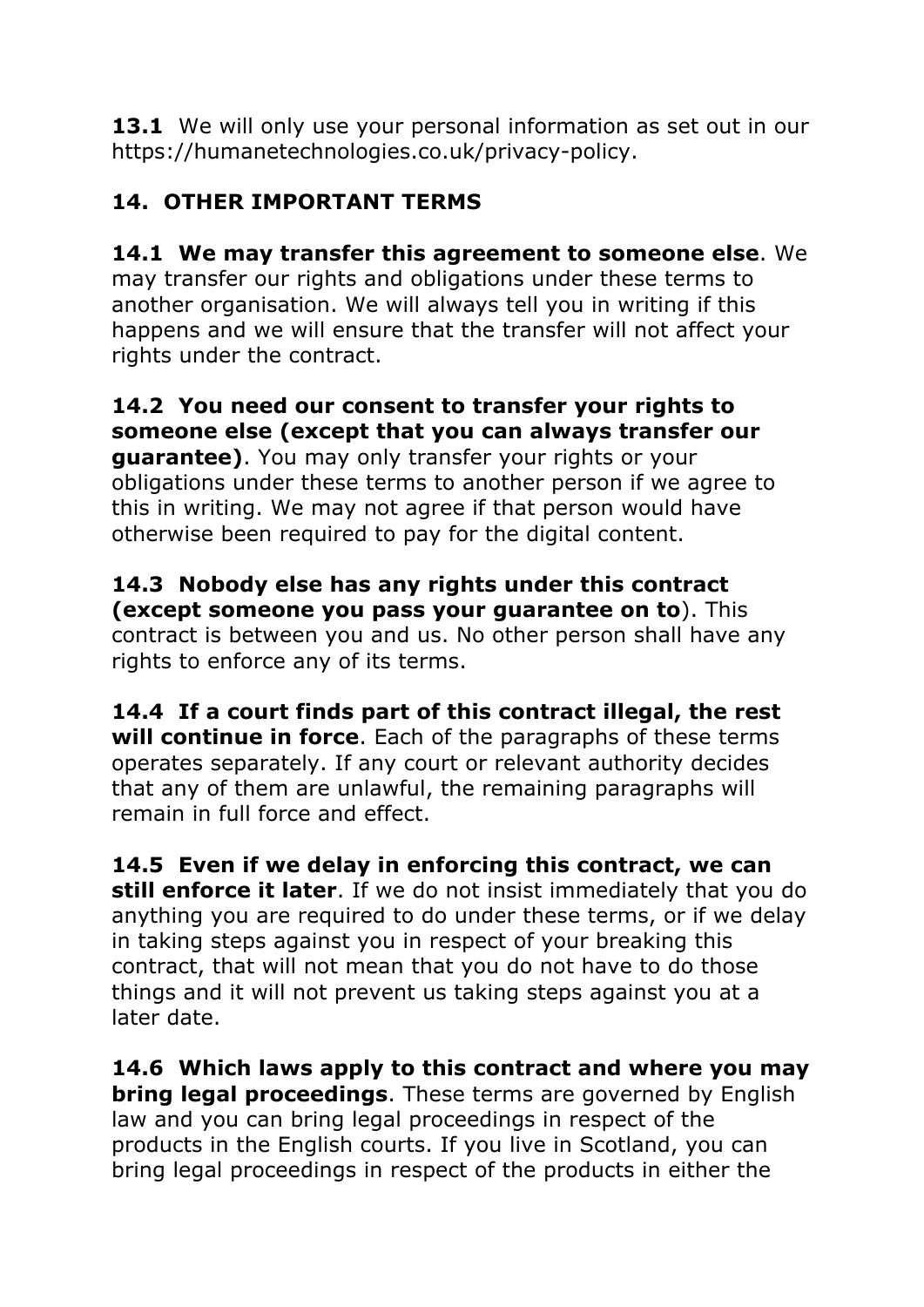Scottish or the English courts. If you live in Northern Ireland, you can bring legal proceedings in respect of the products in either the Northern Irish or the English courts.

# **14.7 These terms contain the entire agreement between**

**us** and supersedes and replaces all other written and oral communications between us relating to the Product. Each of us hereby confirms that we have not relied upon any representations, communications or other matters which have not been expressly stated in these terms, whether as an inducement to enter into these terms or otherwise. Notwithstanding any provision to the contrary, nothing in these terms limits or excludes either party's liability for fraudulent misrepresentations.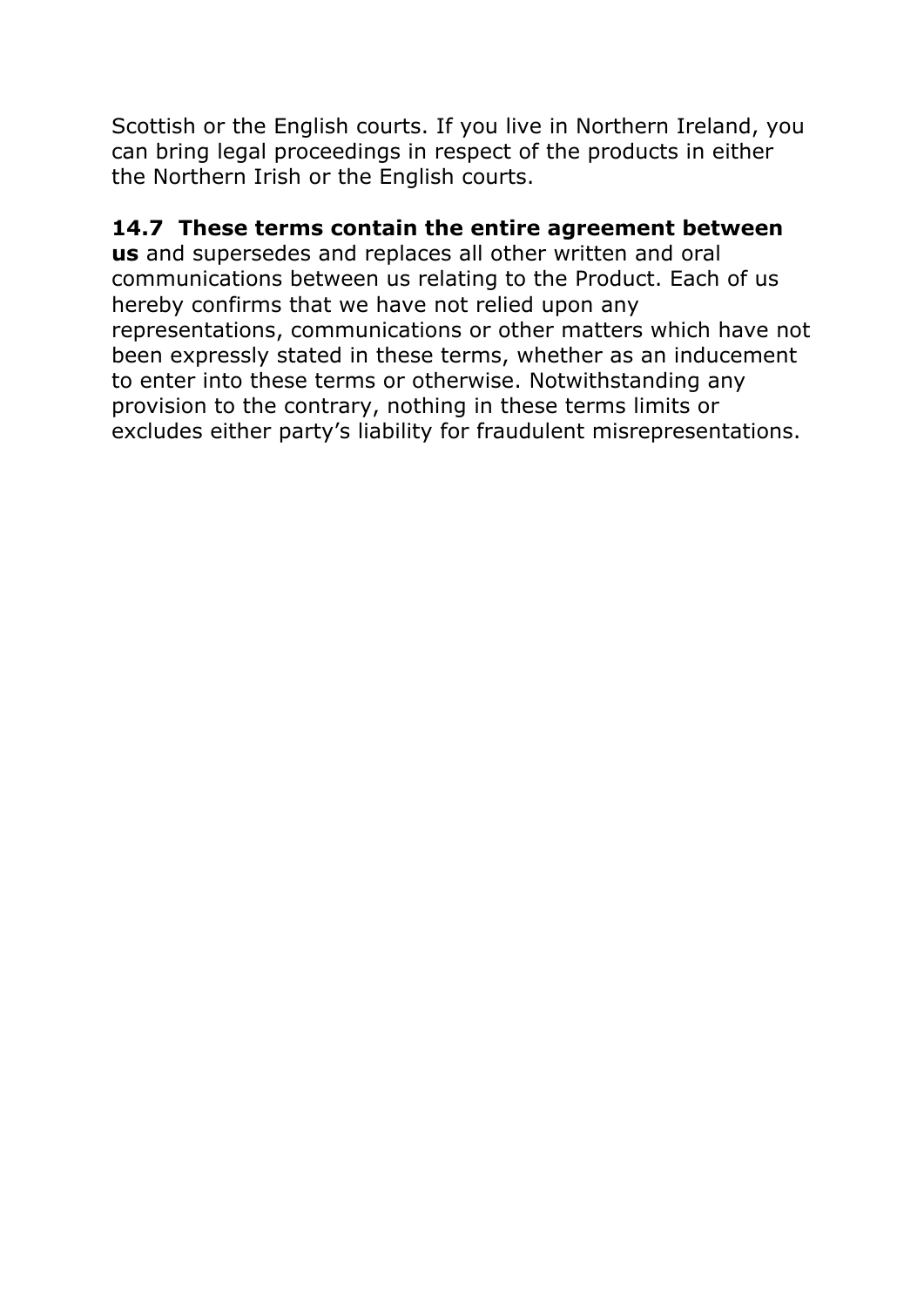## **Part B: Scientific and Academic Users**

## **APPLICATION**

Where you intend to use the Product for scientific or academic purposes, for example in the context of your employment at a scientific or academic institution then Part A of these terms shall apply except to the extent amended by this Part B. If there is a conflict between Part A and Part B then this Part B shall take priority.

1. The licence contained in Section 7 shall extend to scientific and academic use solely for the benefit of the academic or scientific institution you are employed by.

2. The provisions of Section 10.2 shall not apply and will be replaced by the following:

(a) The product is provided "as is" without any warranty

3. The provisions of Section 12 shall not apply and will be replaced by the following:

12.1 Notwithstanding any provision to the contrary, nothing in these terms shall limit or exclude any liability for: death; personal injury; fraud; fraudulent misrepresentation; and any liability which may not be lawfully limited or excluded.

12.2 Subject to Section 12.1, taking into account that the Product is provided free of charge, we shall not be liable in any circumstances for any direct losses, consequential, special, incidental or indirect losses, or the following losses whether direct, consequential, special, incidental or indirect losses: loss of profits; loss of revenue; economic loss; loss of business or contracts; loss of anticipated savings or goodwill; loss of data; (or any losses arising from a claim by a third party for any of the above losses); whether arising under contract, statute, tort (including without limitation, negligence), or otherwise.

4. Either us or you shall be entitled to terminate the contract if the other party presents a petition or have a bona fide petition